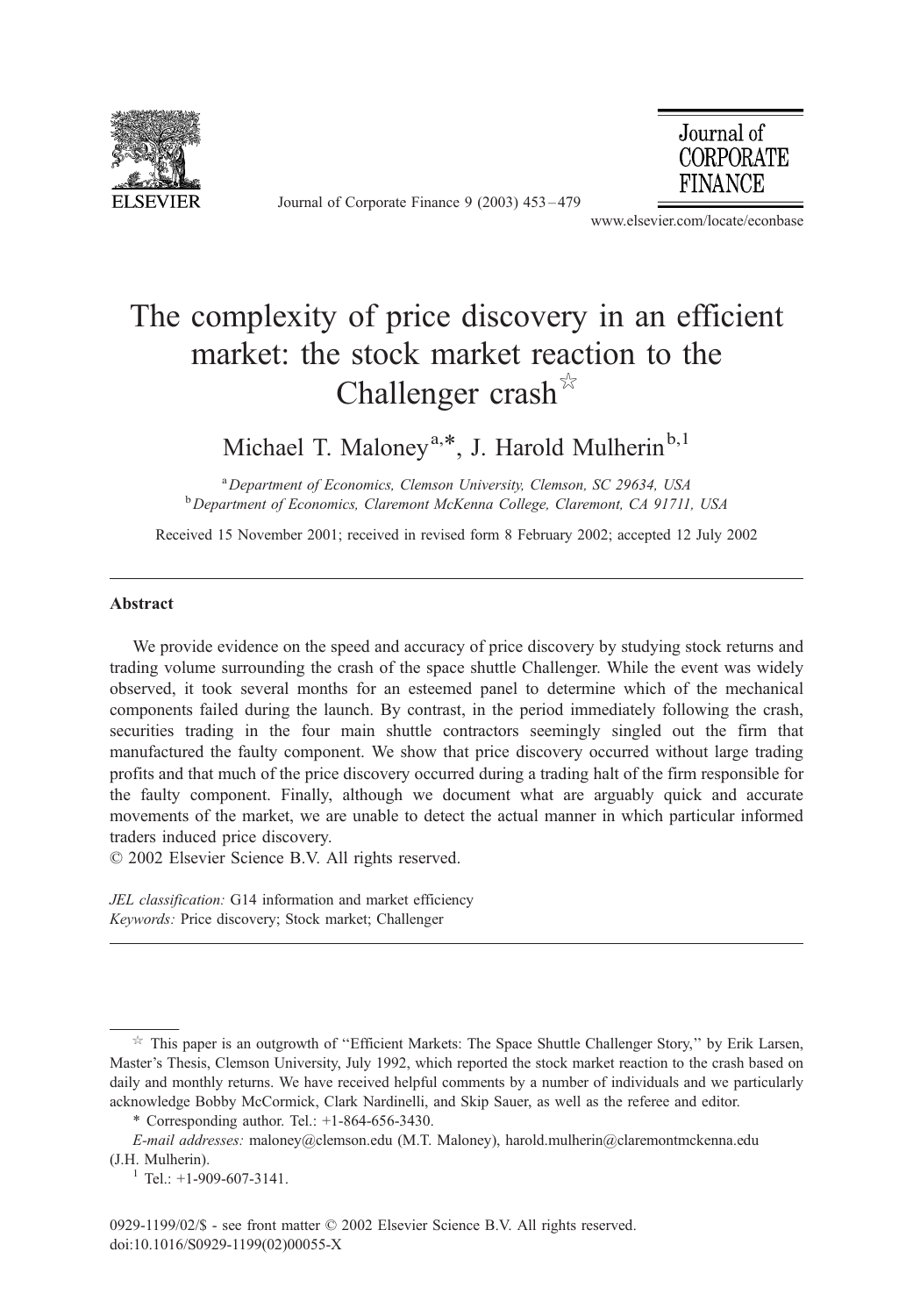### 1. Introduction

In this paper, we apply event study techniques to the crash of the space shuttle Challenger. We choose this case because of its unique information attributes. The Challenger crash was a highly visible event whose underlying cause was not publicly revealed until much later. We use this event to highlight the relation between complex information about business activities and the process of price discovery in markets.

In the terminology of the corporate finance and market microstructure literatures, the event we study had both public and private information components.<sup>2</sup> [French and Roll](#page-26-0) (1986, p. 9) note that the dichotomy between public and private information is somewhat artificial and that ''most information falls in the continuum between [the two].'' More recent theory by [Dow and Gorton \(1993\)](#page-25-0) argues that this continuum is not linear. They model price discovery in an environment where information is multidimensional and where the resulting price dynamics are complex. The Challenger crash offers an excellent case study of the multifaceted information structures envisioned by these researchers.

Methodologically, the event has appealing features. It was an exogenous occurrence. There was no leakage that induced run-up or run-down in the pre-event period. Hence, the analysis is free of the concerns of endogeneity raised in the conditional event study literature. [\(Eckbo et al., 1990; Prabhala, 1997\)](#page-25-0) We can also exactly time the occurrence of the event. As studied by [Brown and Warner \(1985\)](#page-25-0) and reemphasized by [Fama \(1991\)](#page-25-0) and [MacKinlay \(1997\)](#page-26-0), the precision in timing the event frees the analysis from the sensitivity of a particular technique or asset pricing benchmark. Further avoidance of the bad model problem [\(Fama, 1998\)](#page-25-0) comes from the internal control sample enabled by the firms proved not to be at fault in the crash. Indeed, we can gauge the speed of the stock market reaction to the crash not only by the time that the guilty firm was discovered, but also by the time in which the innocents were released.

Our basic analysis provides a test of market efficiency. How quickly and accurately did the stock market process the implications of the space shuttle crash? As an extension, we also attempt to exactly discern how the price discovery unfolded on the day of the crash. Who provided the information that was imbedded in market prices? How valuable was the information?

We also examine issues related to the process of price discovery and tie these to avenues for future research: What is the source of trading volume? What are the interfirm implications of public announcements? Does a trading halt in one firm shift price discovery to firms that are close substitutes? Does the nature of the information spillover vary with news-related versus order-imbalance halts? Finally, we draw on our example to address policy issues facing securities markets: How obvious is the detection of insider trading around visible corporate events? What is meant by fairness in information disclosure?

<sup>&</sup>lt;sup>2</sup> Empirical research in corporate finance generally maintains semi-strong form market efficiency and derives valuation implications from identifiable corporate events. [\(MacKinlay, 1997\).](#page-26-0) By contrast, market microstructure considers the roots of the price discovery process and dissects the incorporation of information into market prices. [\(O'Hara, 1999\)](#page-26-0) Using the terminology of [French and Roll \(1986\)](#page-26-0) and [Fama \(1970, 1991\),](#page-25-0) corporate finance emphasizes public information while market microstructure focuses on private information.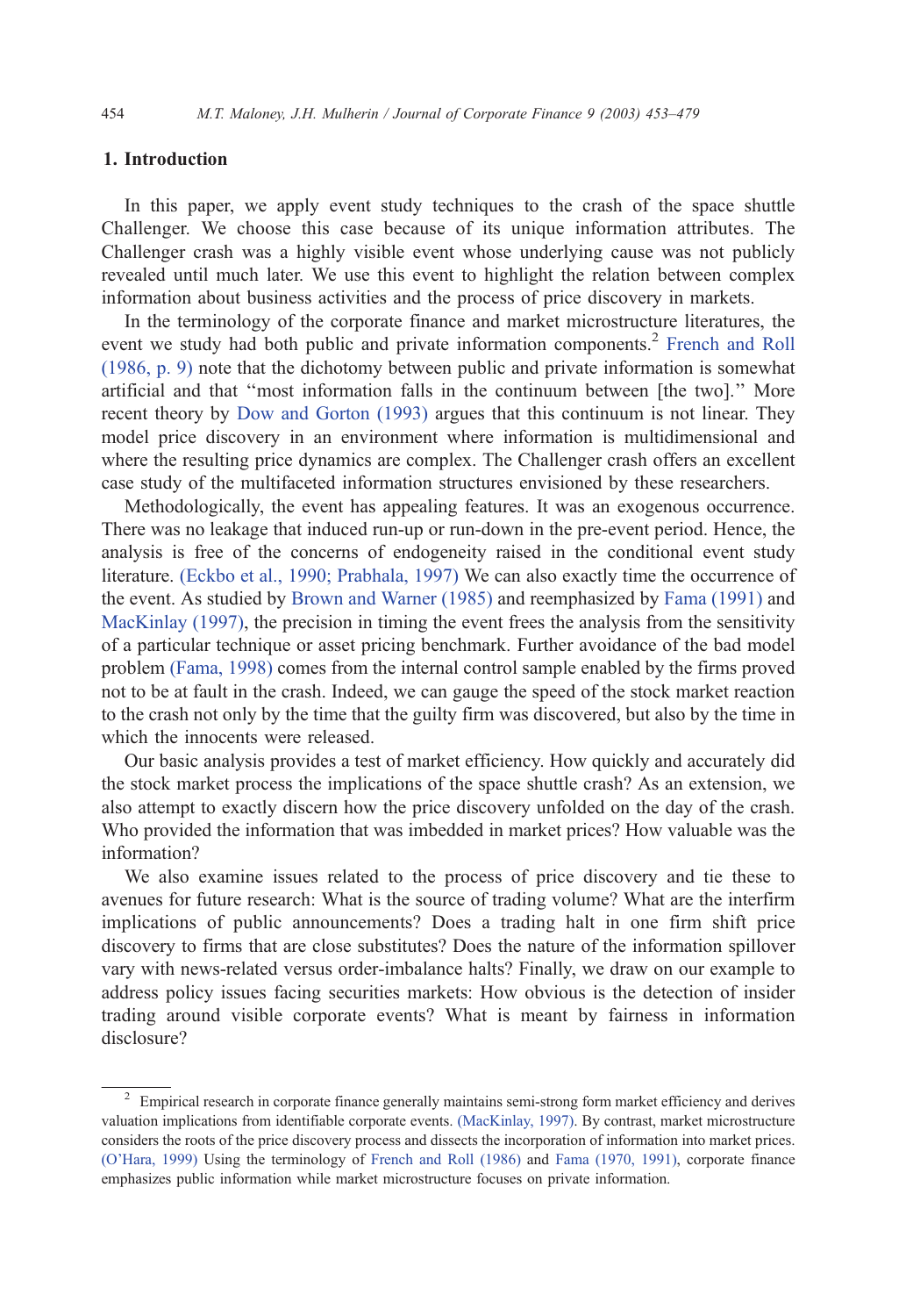We develop the paper as follows: Section 2 reports the evidence on the stock market reaction to the crash. Section 3 considers the nature of the price discovery process. Section 4 provides generalizations of the analysis to issues in corporate finance and market microstructure. Section 5 offers concluding comments.

#### 2. The market reaction to the disaster

#### 2.1. Chronology of the crash

The Challenger explosion occurred at 11:39 a.m. eastern standard time on January 28, 1986. (See Appendix A for a list of the news stories and pertinent dates during the Challenger episode.) The announcement of the crash came across the Dow Jones News Wire at 11:47 a.m. In additional stories crossing the Wire in the next hour, Rockwell International, the maker of the shuttle and its main engines, and Lockheed, the manager of shuttle ground support, issued ''no-comment'' reactions to the crash. Press coverage that day also identified Martin Marietta as the manufacturer of the shuttle's external fuel tank and Morton Thiokol as the maker of the shuttle's solid fuel booster rocket.

The crash caught nearly everyone by surprise. The headlines the following day in the New York Times asked ''How Could It Happen'' and stated that there were ''No Ideas Yet to the Cause.'' Because of the unprecedented nature of the event, the Financial Times on January 30th predicted that ''it will be months rather than weeks before NASA has any real answers to the question—What went wrong with the Challenger?''

To find answers to this question, President Reagan appointed a blue-ribbon panel headed by former Secretary of State William Rogers. After several months of testimony and deliberation, the commission concluded that the cause of the crash was the lack of resiliency at low temperatures in the seals of the shuttle's booster rockets supplied by Morton Thiokol.<sup>3</sup> In its June 1986 report, the Rogers Commission also found fault with the chain of command at the booster's manufacturer, Morton Thiokol, as well as within NASA itself.<sup>4</sup>

Of the four main manufacturing firms involved in the shuttle project, the commission laid blame on only one of them. After more than 4 months of study by engineering experts and renowned scientists, Morton Thiokol was definitively adjudged to be the culprit.

#### 2.2. The stock market on the day of the crash

[Table 1](#page-3-0) reports the stock returns and trading volume of the four shuttle firms on the day of the explosion. Data are taken from the S&P Daily Stock Price Record. As reported in

<sup>&</sup>lt;sup>3</sup> See [Report of the Presidential Commission on the Space Shuttle Challenger Accident \(1986\)](#page-26-0) called the Rogers Commission Report. See also [Lewis \(1988\).](#page-26-0)

<sup>&</sup>lt;sup>4</sup> Indeed, subsequent lawsuits raised the possibility that Morton Thiokol and NASA conspired to impede the dissemination of information about the crash. Although such charges were later dismissed, the apparent information failure associated with the Challenger accident is cited by business-school behaviorists as a classic case of organizational miscommunication. See, e.g., [Elliot et al. \(1993\),](#page-25-0) [Lighthall \(1991\),](#page-26-0) [Maier \(1992\),](#page-26-0) and [Schwartz \(1987\).](#page-26-0)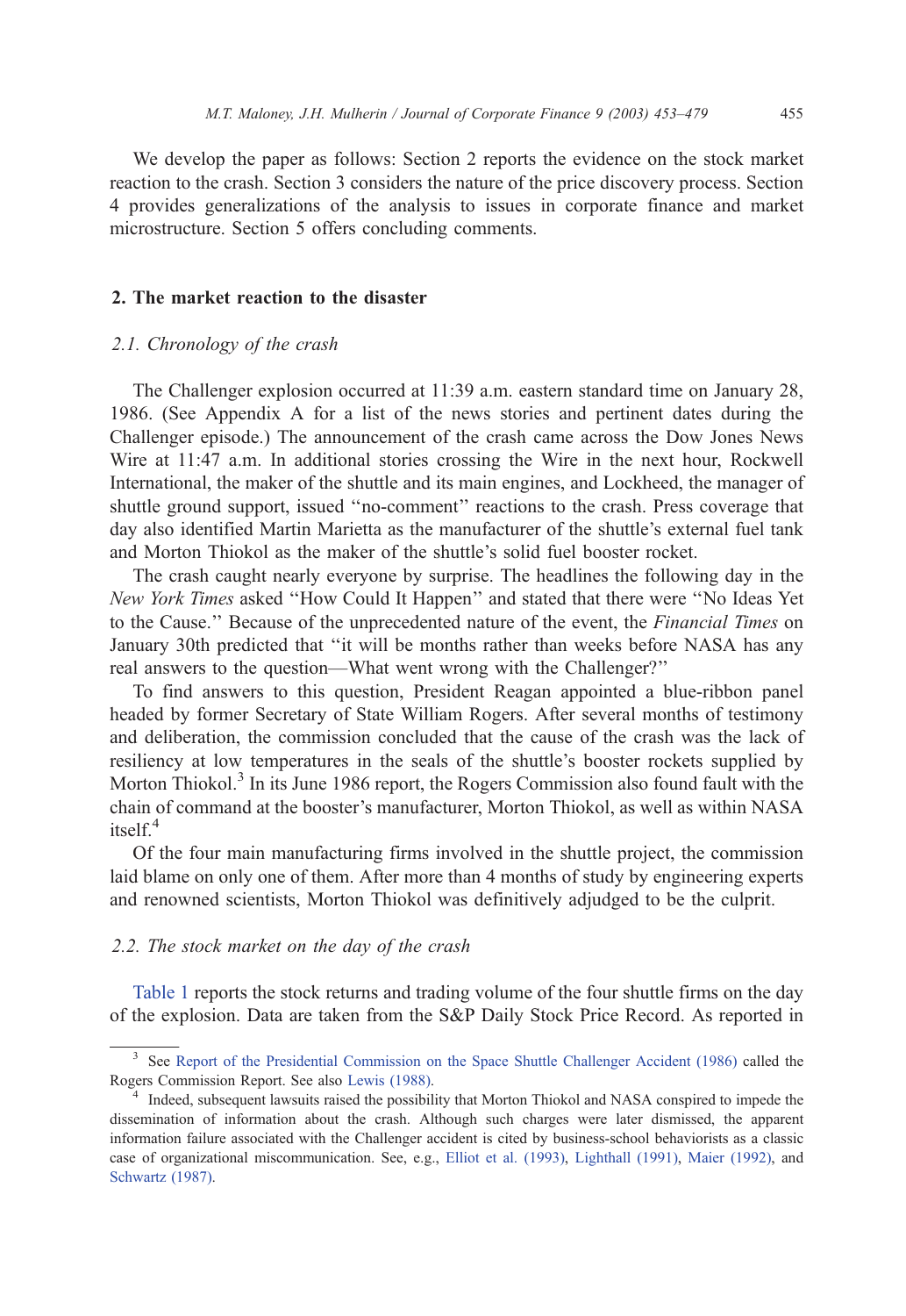| Variable                      | Morton Thiokol | Lockheed | Martin Marietta | Rockwell      |
|-------------------------------|----------------|----------|-----------------|---------------|
|                               |                |          |                 | International |
| Panel A. Daily stock returns  |                |          |                 |               |
| January 28                    | $-11.86\%$     | $-2.14%$ | $-3.25%$        | $-2.48%$      |
| 3-Month average               | $0.21\%$       | $0.07\%$ | $0.14\%$        | $0.06\%$      |
| 3-Month standard deviation    | 1.86%          | 1.36%    | 1.79%           | 1.79%         |
| Z statistic                   | 6.49           | 1.63     | 1.89            | 1.42          |
| Panel B. Daily trading volume |                |          |                 |               |
| January 28                    | 1739.9         | 667.5    | 446.2           | 563.2         |
| 3-Month average               | 100.5          | 347.9    | 199.9           | 221.2         |
| 3-Month standard deviation    | 59.5           | 159.4    | 136.5           | 117.1         |
| Z statistic                   | 27.57          | 2.00     | 1.80            | 2.92          |

| <b>TAUR</b> I |  |  |                                                         |  |
|---------------|--|--|---------------------------------------------------------|--|
|               |  |  | Daily stock market behavior around the challenger crash |  |

This table compares the stock returns and trading volume of the four major space-shuttle firms on January 28, 1986, the day of the Challenger crash, to averages of the same variables in the 3 months (October 28, 1985 to January 27, 1986) prior to the crash. Trading volume is in thousands of shares. Z statistics test the null that the observation on January 28 equals the average from the prior 3 months. Data are taken from the S&P Daily Stock Price Record.

Panel A, Morton Thiokol's stock return stands out from the other three firms. Morton Thiokol's 1-day return was  $-11.86\%$ , more than 6 standard deviations greater than the firm's average daily stock return in the 3 months prior to the crash. By contrast, the stock returns of Lockheed, Martin Marietta, and Rockwell, while all negative, were less than 2 standard deviations different than the average return for the firms in the 3 months preceding the crash.<sup>5</sup>

As shown in Panel B of Table 1, Morton Thiokol also experienced an unprecedented amount of trading volume on the day of the crash. The 1.74 million shares traded in Morton Thiokol on January 28th were substantially greater than the average of 100,000 shares per day in the 3 months preceding the event. The other three firms also had aboveaverage trading volume on the day of the crash, although not on the order of Morton Thiokol.

#### 2.3. The speed of the market reaction

The daily data on stock returns and trading volume indicate that the Challenger explosion was a major event and that by the end of trading on the day of the event, the stock market had seemingly attributed culpability for the crash to Morton Thiokol, $6$  but most interesting is the speed and manner in which the market distinguished Morton Thiokol from the other three firms. In the period immediately following the explosion,

<span id="page-3-0"></span>

Table 1

<sup>5</sup> Two other papers report evidence on the daily stock returns of shuttle contractors around the crash. See [Chegrin and Herget \(1987\)](#page-25-0) and [Blose et al. \(1996\).](#page-25-0)

<sup>&</sup>lt;sup>6</sup> While we argue that the market ferreted out the pertinent facts of the case, this summary indictment of Morton Thiokol was not universally perceived at the time. While many conjectures as to the cause were offered in the press, only one newspaper, the Chicago Sun Times, reported the disparate reactions of the stock prices of the affected firms on the day of the crash.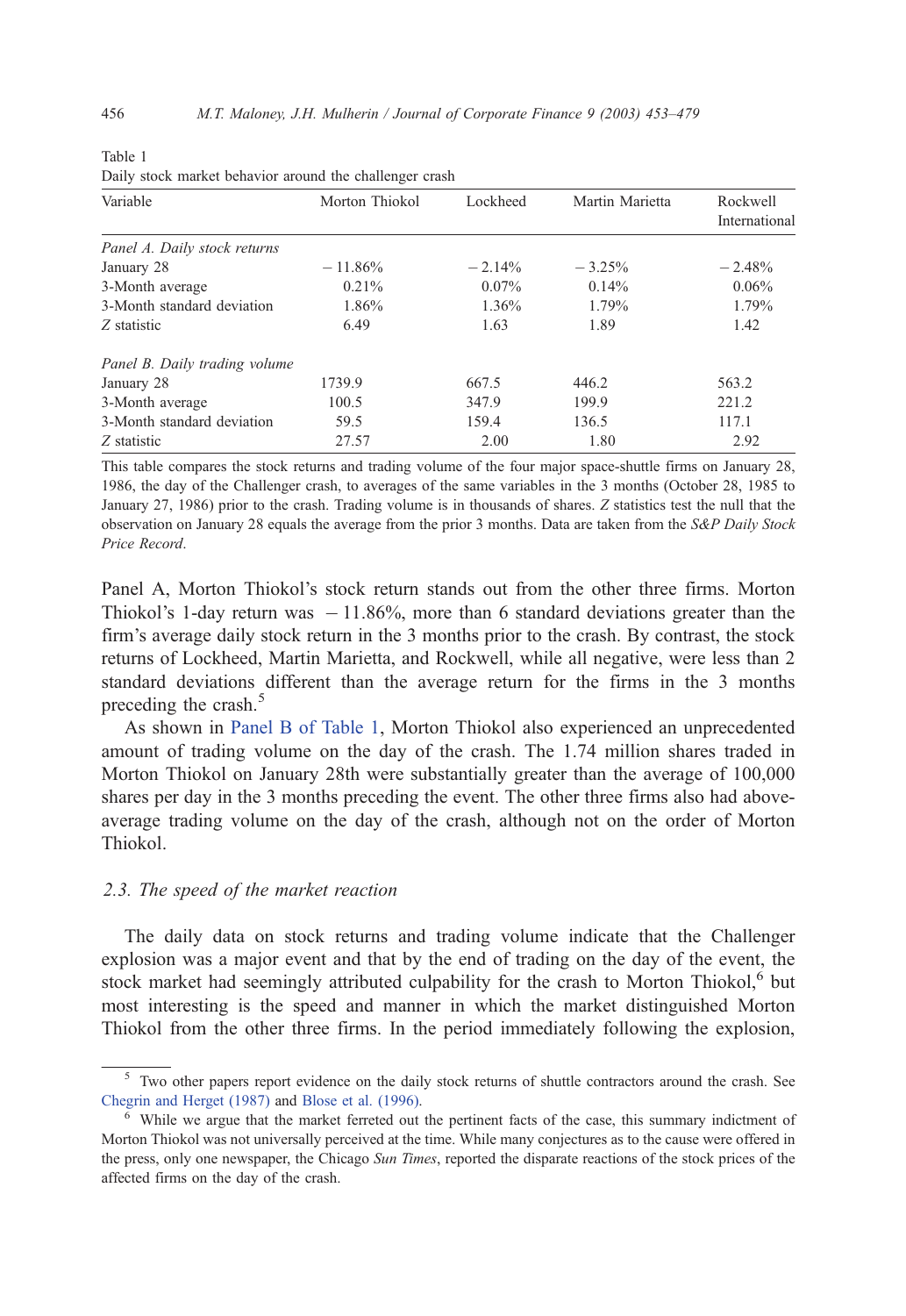| Time                           | Morton Thiokol | Lockheed  | Martin Marietta | Rockwell      |
|--------------------------------|----------------|-----------|-----------------|---------------|
|                                |                |           |                 | International |
| Panel A. Stock price movements |                |           |                 |               |
| $11:30$ a.m.                   | US\$37.25      | US\$47.25 | US\$35.38       | US\$34.75     |
| Noon                           | Halt           | US\$44.50 | US\$34.25       | US\$32.75     |
| $12:36$ p.m.                   | US\$35.00      | US\$45.00 | US\$32.50       | US\$34.13     |
| $1:00$ p.m.                    | US\$34.38      | US\$45.00 | US\$33.00       | US\$33.25     |
| Panel B. Stock returns         |                |           |                 |               |
| $11:30-N$ oon                  | Halt           | $-5.82%$  | $-3.18%$        | $-5.76%$      |
| Noon $-12:36$                  | $-6.04%$       | 1.12%     | $-5.11\%$       | $4.20\%$      |
| $12:36 - 1:00$                 | $-1.79%$       | $0.00\%$  | 1.54%           | $-2.56%$      |

Table 2 Intraday stock market behavior around the Challenger crash

This table reports the price movements and stock returns of the four major space-shuttle firms in the period immediately surrounding the 11:39 a.m. crash of the space shuttle Challenger on January 28, 1986. There is no reported price for Morton Thiokol at noon because of an NYSE trading halt in that stock from 11:52 a.m. to 12:44 p.m. The first post-crash trade in Morton Thiokol occurred at 12:36 p.m. on NASDAQ. Data are taken from the price sheets of Francis Emory Fitch.

Morton Thiokol experienced a sell-induced trading halt while the other shuttle firms bore significant price declines.<sup>7</sup>

To analyze intraday price movements, we used data from Francis Emory Fitch. As reported in Table 2, by 12 noon, within 21 min of the crash and 13 min of the News Wire account, Lockheed had fallen 5.05%, Martin Marietta had declined 2.83%, and Rockwell was down 6.12%. Martin Marietta continued to slide for the next few minutes, finally reaching a low of 8.51% off from its pre-crash price.

At resumption of trading in Morton Thiokol at 12:36 p.m., it was down 6% from its pre-crash price.<sup>8</sup> As reported in [Fig. 1,](#page-5-0) which benchmarks intraday prices to the price at the open on January 28th, Morton Thiokol continued to decline throughout the remainder of trading. By contrast, the other three firms rebounded from their initial price declines.

The price movements on the day of the crash were sustained over time. [Fig. 2](#page-5-0) plots the movements of the four shuttle firms in the two months following the crash. All prices are relative to their level on January 27, 1986 and the Dow Jones Industrial Index provides a market benchmark. As shown in the figure, the decline of Morton Thiokol on January 28th is maintained in the subsequent months while the other three firms track or outperform the market.

In a most important way, traders reacted differently between Morton Thiokol and the other shuttle firms. The fact that market liquidity was available to maintain a market in Lockheed, Martin Marietta, and Rockwell while the market for Morton Thiokol dried up suggests that the stock market discerned the guilty party within minutes of the announcement of the crash.

<sup>7</sup> The NYSE defines a trading halt in the following way: ''When unusual market conditions arise, such as extreme imbalances of buyers or sellers or significant corporate news, NYSE floor officials consider whether [to implement] a delay or halt in trading.'' This quote comes from [www.nyse.com/content/articles/]( www.nyse.com\content\articles\NT0002412E.html ) NT0002412E.html-11k-1999-10-18.

<sup>8</sup> Trading resumed on the NYSE at 12:44 p.m. The trade at 12:36 p.m. was on the Nasdaq for 50,000 shares.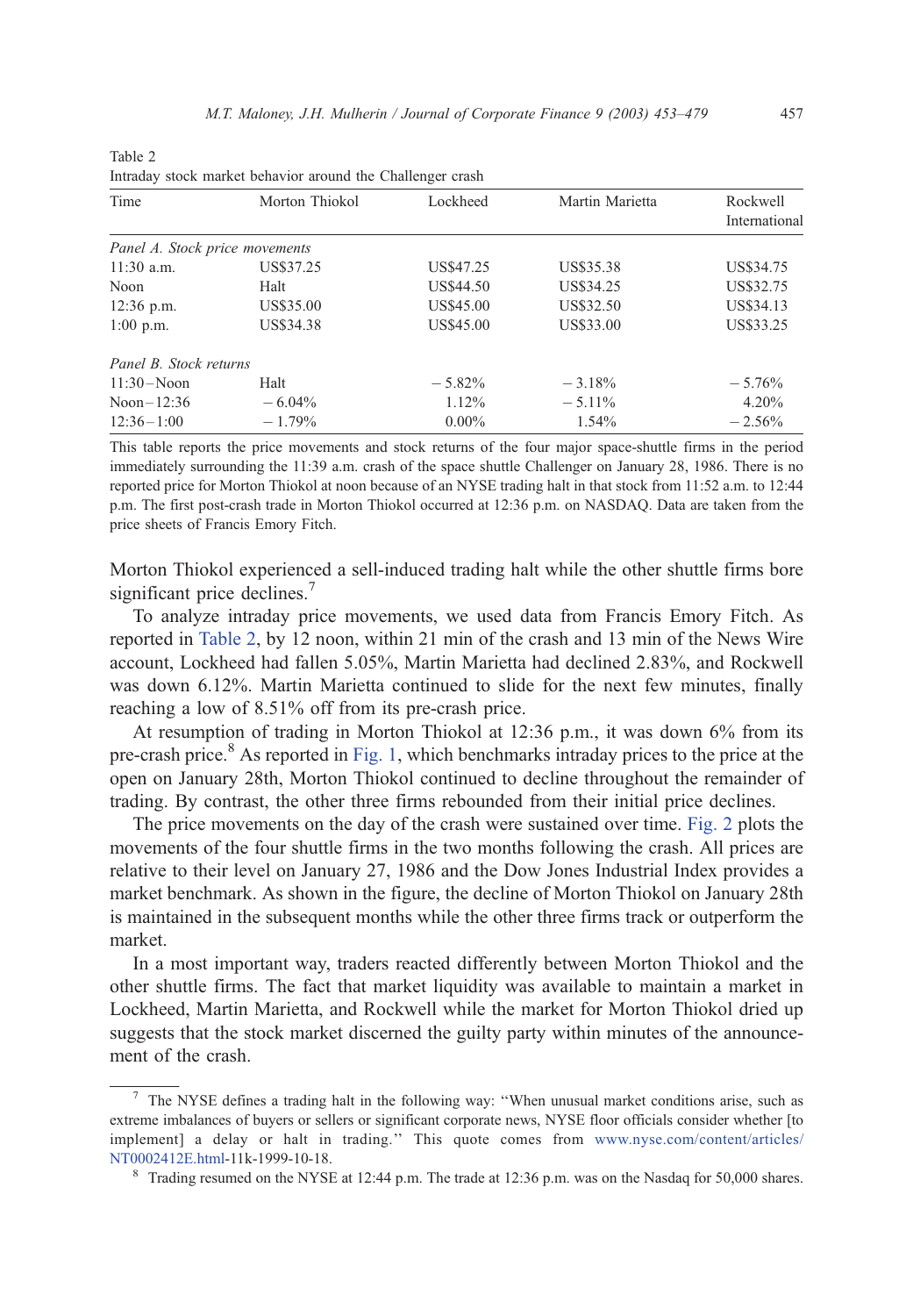<span id="page-5-0"></span>

Fig. 1. Intraday stock price movements following the challenger disaster.

#### 2.4. The accuracy of the market forecast

It is clear from the data that all shuttle firms experienced price volatility on the day of the crash. The data also suggest that the trading related to this volatility singled out Morton Thiokol. We build on these two points by addressing the following two queries:



Fig. 2. Three-month stock price movements following the challenger disaster.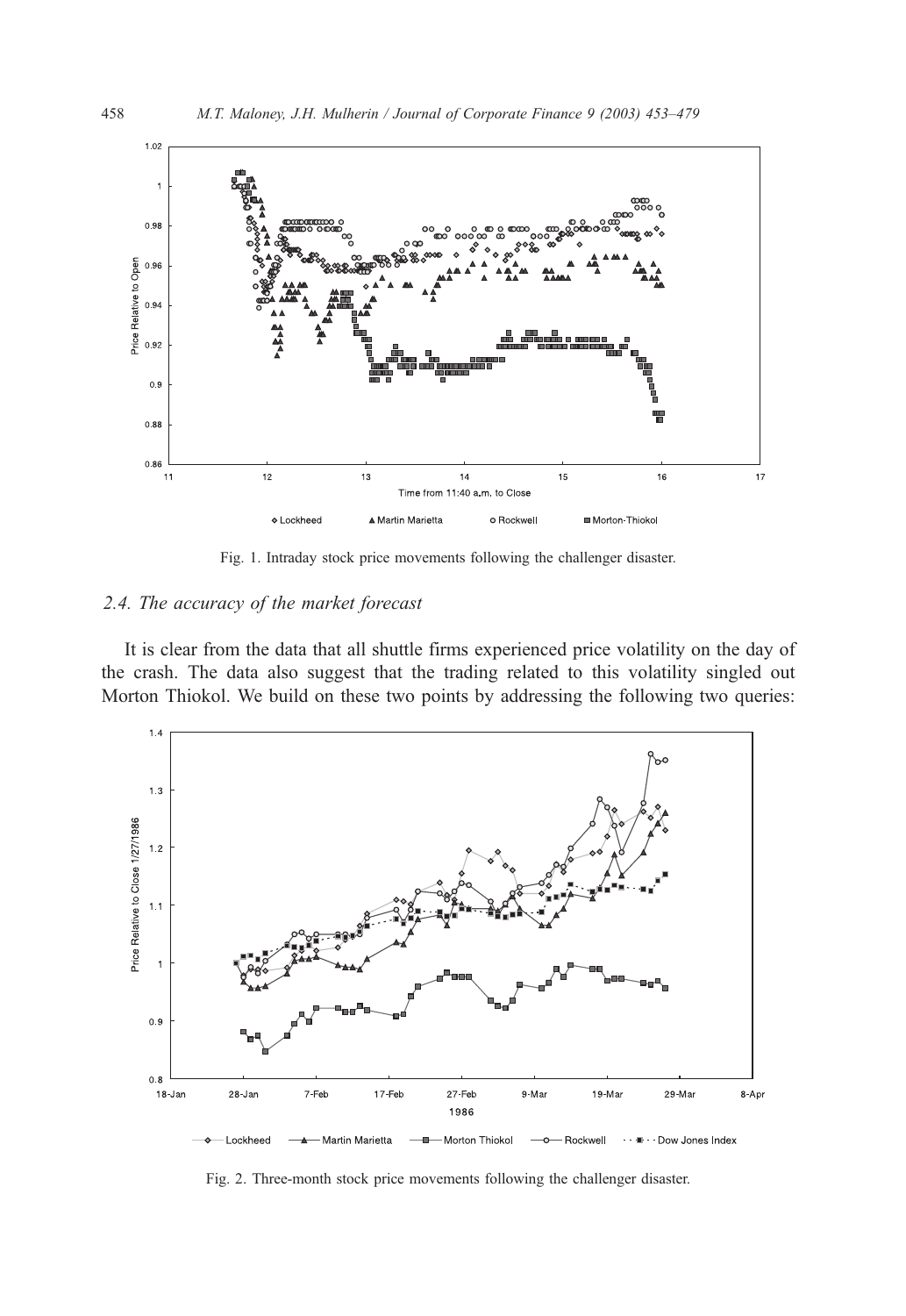What explains the initial price volatility of Rockwell, Martin Marietta, and Lockheed? Were the stock price movements of all four firms on the day of the crash consistent with an indictment by the market against Morton Thiokol and a no-fault ruling for the other firms?

The crash event clearly had several potential implications. One is that the entire shuttle program might be severely delayed or possibly terminated, which would have hurt all four firms. However, on the day of the crash, President Reagan promised a continued commitment to space exploration, and the shuttle program did maintain operations albeit with a 2-year delay. The other implication is that being judged, the party at fault in the disaster was likely to have serious consequences over and above any delays that the program experienced.

The initial decline of Lockheed, Martin Marietta, and Rockwell may have been attributable to concerns about the continuation of the shuttle program or uncertainty to their culpability in the disaster. At all events, while these firms suffered initial declines of substantial magnitude, their prices rebounded. Morton Thiokol, on the other hand, was not as lucky in either its market valuation or its subsequent expenses. The firm's 1-day price decline was 12%, a loss in equity value of US\$200 million.

The stock price decline for Morton Thiokol was substantially larger than the stock price declines for the other firms and hence was not likely based only on an expected delay in the shuttle program. While true that Morton Thiokol had more sales tied up in the shuttle project than the other companies, the difference was not large enough to explain the difference in the stock price movements. The percent of sales coming from NASA for each firm was 8.53% for Lockheed, 10.95% for Martin Marietta, 11.86% for Rockwell, and 18.23% for Morton Thiokol.<sup>9</sup> If the stock price declines for all four firms were only attributable to expected revenue declines because of a slowdown in the NASA shuttle program, Morton Thiokol's price should have dropped only on the order of 4.5%, i.e., about twice the stock price decline of the other firms rather than the 12% that it suffered on the day.

Interestingly, the US\$200 million equity decline for Morton Thiokol seems in hindsight to have been a reasonable prediction of lost cash flows that came as a result of the judgement of culpability in the crash by the Rogers Commission. Morton Thiokol suffered substantial costs as an outcome of the shuttle accident. These included legal settlements with the families of the astronauts amounting to US\$7 million and a direct forfeiture to NASA of US\$10 million in retainers. Additionally, to mitigate future accidents, Morton Thiokol performed repair work of US\$409 million at no profit, implying US\$40 million in foregone profits (assuming a profit rate of 10%). Most importantly, the firm dropped out of the bidding for a US\$1.5 billion NASA contract for the next generation of solid fuel booster rockets, implying US\$150 million in lost profits. While this is an undiscounted value, it is representative of the reputational value placed in jeopardy as a result of the disaster.<sup>10</sup> All told, a rough estimate of the losses directly attributable to the shuttle

 $9$  See [Blose et al. \(1996\).](#page-25-0)

<sup>&</sup>lt;sup>10</sup> Soon after bowing out of the NASA bidding, the company broke itself into Morton International, producing salt, specialty chemicals and auto airbags, and Thiokol, an aerospace-only firm (announced February 28, 1989).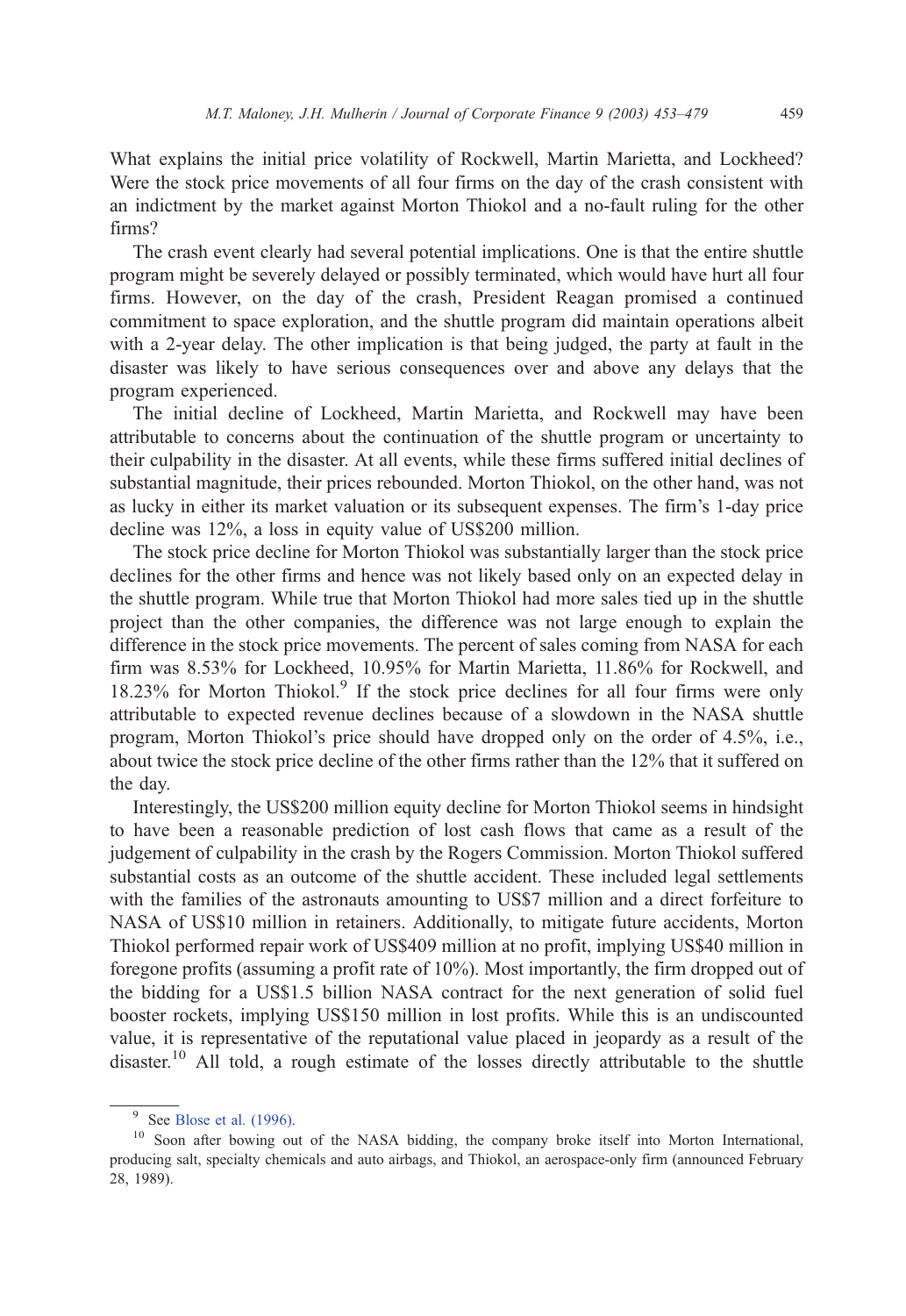accident is approximately equal to the US\$200 million loss in Morton Thiokol equity value on the day of the crash.

Morton Thiokol's stock price reaction was larger than the other companies and by our accounting most of the loss seems to be linked to the expectation of winning future government contracts. All four firms were at risk in this regard because all had wide berths at the government trough. Value Line (1985) reports that while 40% of Morton Thiokol's sales were to government, Lockheed had 83% of its sales tied to government contracts. Moody's (1985) says that 80% of sales for Martin Marietta were to government. Neither Moody's nor Value Line give a precise estimate of the percent of sales to government for Rockwell. However, Value Line points out that Rockwell's future opportunities all hinged on winning new government contracts in defense and aerospace one of which was construction of the space station for NASA. All told, culpability in the shuttle disaster would probably have been more devastating in a reputational sense to Lockheed, Martin Marietta, and Rockwell than it was to Morton Thiokol. We think that it is arguable that uncertainty on this margin by some investors may be the explanation for the volatility observed in the stock prices of these firms immediately following the crash.

#### 3. The price formation process

#### 3.1. Where did the information come from?

For most observers, the cause of the crash—the problem with Morton Thiokol's booster rockets—was made public on February 11, 1986, when Nobel-winning physicist Richard Feynman demonstrated that the material forming the shuttle O-rings loses resilience under cold temperatures.<sup>11</sup> However, both NASA and Morton Thiokol had been aware of this problem for at least a year. Testimony indicated that in July 1985, a NASA analyst warned of problems in the seals of the shuttle booster rockets on prior flights, especially those launches done in cold temperatures. Related testimony indicated that NASA had expressed concerns about the seals as early as 1982, and 3 months prior to the crash, Morton Thiokol itself had made a broad call for assistance in solving its O-ring problem to a meeting of experts at the Society of Automotive Engineering. Moreover, on the morning of the launch, Morton Thiokol engineers in Salt Lake recommended that the launch be postponed because of concern over the O-rings given the weather at the launch site.

Although the problem of the O-rings was known to some, it was not public information in the normal sense. A search of the various financial media such as the Wall Street Transcript, the Value Line Investment Survey, and other sources for evidence that analysts were aware of the O-ring problems reveals no obvious concern about Morton Thiokol either before or after the crash. A story from the Wall Street Transcript on January 27,

<sup>&</sup>lt;sup>11</sup> See [Feynman and Leighton \(1988\)](#page-25-0) for a description of the way the Rogers Commission came to its ultimate conclusion.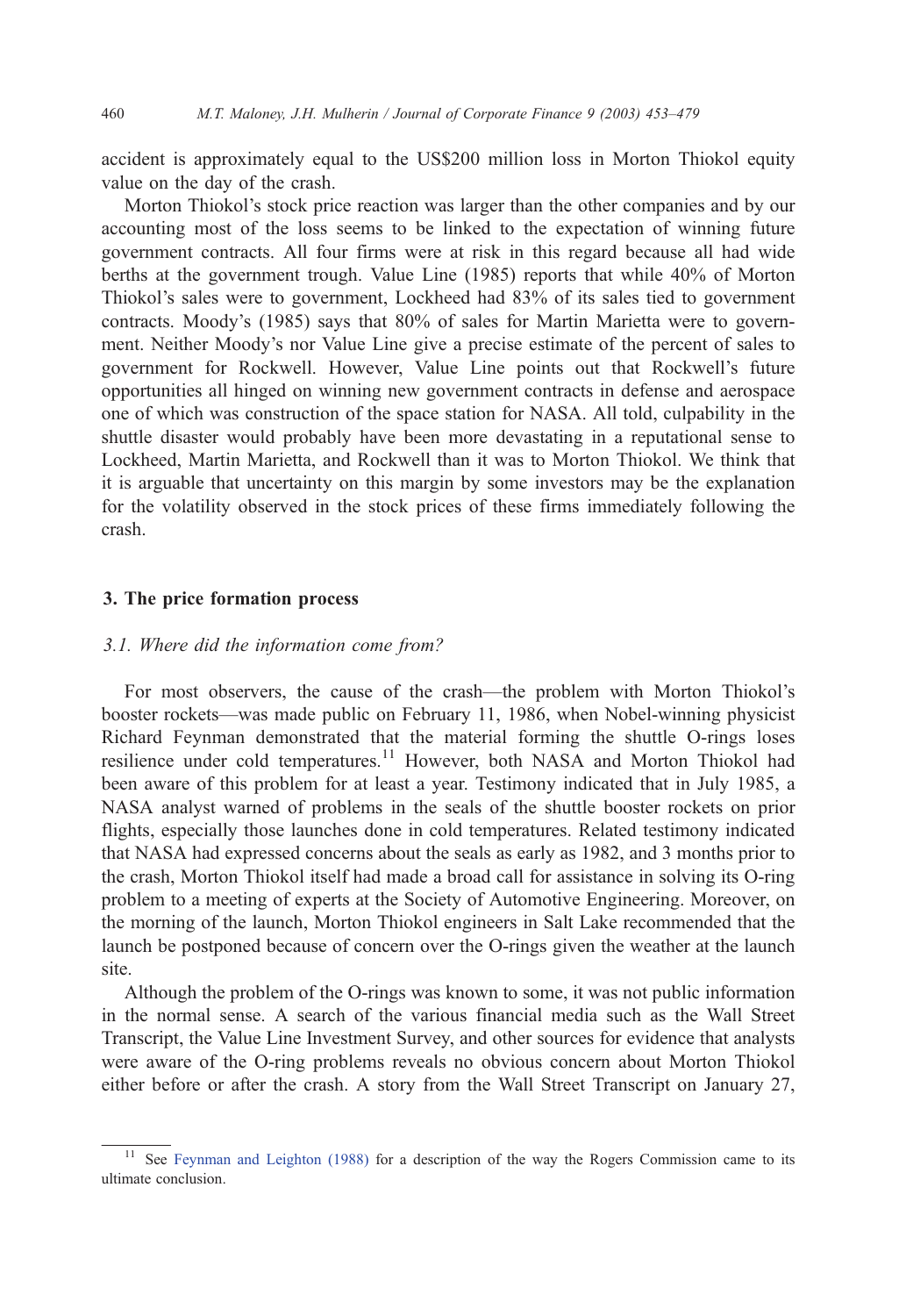1986, the day before crash, indicated that Kidder Peabody analysts were quite bullish on Morton Thiokol. Following the crash, a Prudential Bache analyst quoted in the February 17, 1986, Wall Street Transcript considered the decline in Morton Thiokol's price to represent an overreaction by the market. A similar sentiment was conveyed by the analysts of several other securities brokerages following the crash: Donaldson, Lufkin and Jenrette on February 6, 1986, Piper, Jaffray on March 6, 1986, and Bear, Stearns on May 30, 1986. Similarly, the analysts in the April 11, 1986, Value Line Investment Survey considered the shuttle accident to represent ''only a moderate setback'' for Morton Thiokol. In general, if securities analysts knew about the potential for disaster or even the extent of it for Morton Thiokol, this information was passed to clients via confidential recommendations that were never made public.

#### 3.2. Who brought the information to the market?

The existence of prior knowledge of the O-ring problem suggests that investors who were aware of this private information facilitated the price discovery process on the day of the explosion. It is natural to imagine that insiders at Morton Thiokol were the first to act on the news of the disaster.

We searched the Invest/Net Insider Trading Monitor available from Dialog Information Services for evidence of insider trading by Morton Thiokol people on the day of the crash. The data show no evidence of trading by insiders on January 28, 1986. The sale closest to the event was a disposition of 5000 shares on February 24, 1986, by a divisional officer of the firm. For the 1 year following the crash, the largest insider sale was by the company chairman on August 7, 1986. Both of these sales occurred well after the news of the crash was incorporated into stock prices.

This does not necessarily mean that Morton Thiokol insiders were not responsible for bringing the private information to the market. The information concerning the O-rings was apparently possessed by low-level managers and engineers, people who are not required by law to report their trades. Moreover, higher-up managers might have engaged in trades without reporting them or Morton Thiokol insiders may have bought shares in the other shuttle firms in an attempt to capitalize on their knowledge.

There were 52,500 shares of Morton Thiokol traded on the NYSE from the time of the crash up to the time trading was suspended. Another 200,000 shares traded in the call auction at the resumption of trading on the NYSE. Approximately the same number of shares traded in the other companies over this time period.

[Table 3](#page-9-0) shows the pattern of trading in Morton Thiokol in the minutes following the crash before trading was halted. Five thousand shares were traded at 11:42 a.m. on an up-tick. The fact that this trade occurred on an up-tick suggests that it was not initiated by a sell order and hence was probably not motivated by news of the disaster. At 11:48 a.m., there was a trade of 3200 shares on a down-tick of 1/4th. This was just following the time that the story flashed across the Broad Tape headline service on the floor of the exchange. Both the size of the price change and the coincidence of the news flash suggest that this trade could have been informationally motivated. Although it was followed by up-tick trade, two down-tick trades of 16,200 and 10,000 shares moved price by 3/8ths to US\$37. These were followed by trades in the next minute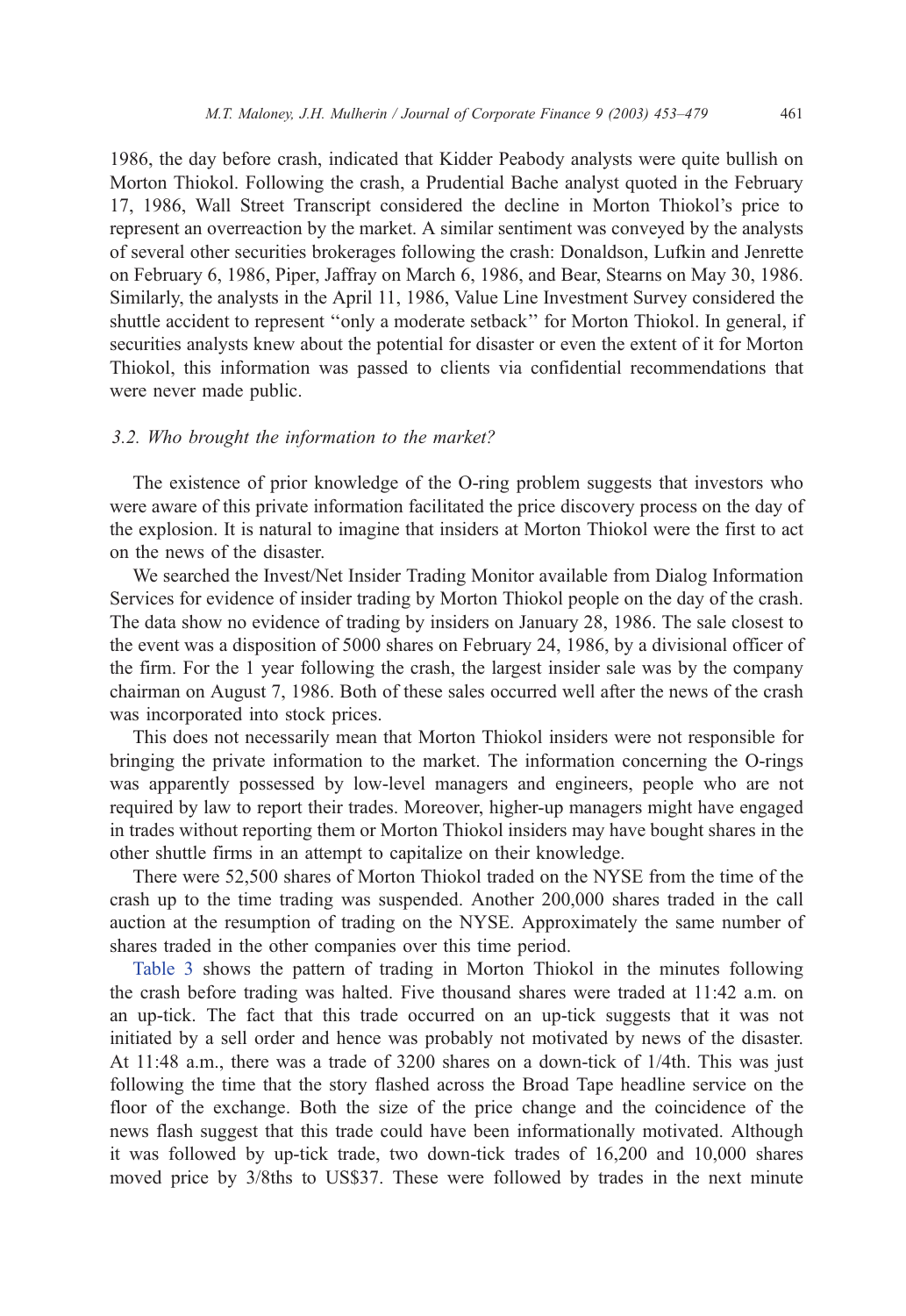| Time           | Trade size   | Price  |
|----------------|--------------|--------|
| 11:40          | 700          | 37.375 |
| 11:42          | 5000         | 37.500 |
| 11:45          | 5000         | 37.500 |
| 11:48          | 3200 (a)(b)  | 37.250 |
| 11:49          | 2000         | 37.375 |
| 11:49          | $16,200$ (a) | 37.125 |
| 11:51          | $10,000$ (a) | 37.000 |
| 11:52          | 100          | 37.000 |
| 11:52          | 1000         | 37.000 |
| 11:52          | 10,000       | 37.000 |
| Trading halted |              |        |

<span id="page-9-0"></span>Table 3 Trading in Morton Thiokol immediately following the crash

This table shows trades in Morton Thiokol shares from the time of the crash up to the time trading was suspended (11:39 to 11:52). These are trades occurring on the NYSE. Down-tick trades that are most likely to have been initiated by sell orders are denoted by (a). News of the disaster crossed the Broad Tape on the floor of the exchange at 11:47; the trade immediately following is denoted by (b).

totaling 11,100 shares after which the specialist closed the market. The last three trades occasioned no price change and were likely filled out of the specialist's order book.

Selling shares in Morton Thiokol prior to the trading halt had some value. Sales of Morton Thiokol shares over the 13-min window following the crash prior to the trading halt were US\$1.95 million. When the market in Morton Thiokol reopened on the NYSE at 12:44 p.m., the value of these shares was US\$1.84 million. Hence, if we attribute the sale of all of these shares to private information about the cause of the crash, US\$113,575 in equity losses were avoided by exercise of this knowledge.<sup>12</sup> The 200,000 shares that were exchanged upon resumption of trading were unable to avoid the US\$2 price decline, or US\$400,000 loss in value.

#### 3.3. How was the information disseminated?

While we cannot attribute the price discovery process to particular informed traders, clearly some segment of the market quickly reacted to the news of the disaster. There was a trading halt in the market for Morton Thiokol shares but not in the market for shares of the other companies. This was true although the share prices in the other companies fluctuated by as much as or more than Morton Thiokol fell when its trading resumed. Liquidity was available to keep these markets operating.

This liquidity may have come from investors possessing private information about the cause of the crash and attempting to profit from this knowledge. However, another possibility is that the private information came to the market, maybe in the form of the early trades in Morton Thiokol—maybe from other sources, where it was quickly digested

<sup>&</sup>lt;sup>12</sup> If we exclude the up-tick trades, then US\$83,825 in avoided losses would be attributed to this information.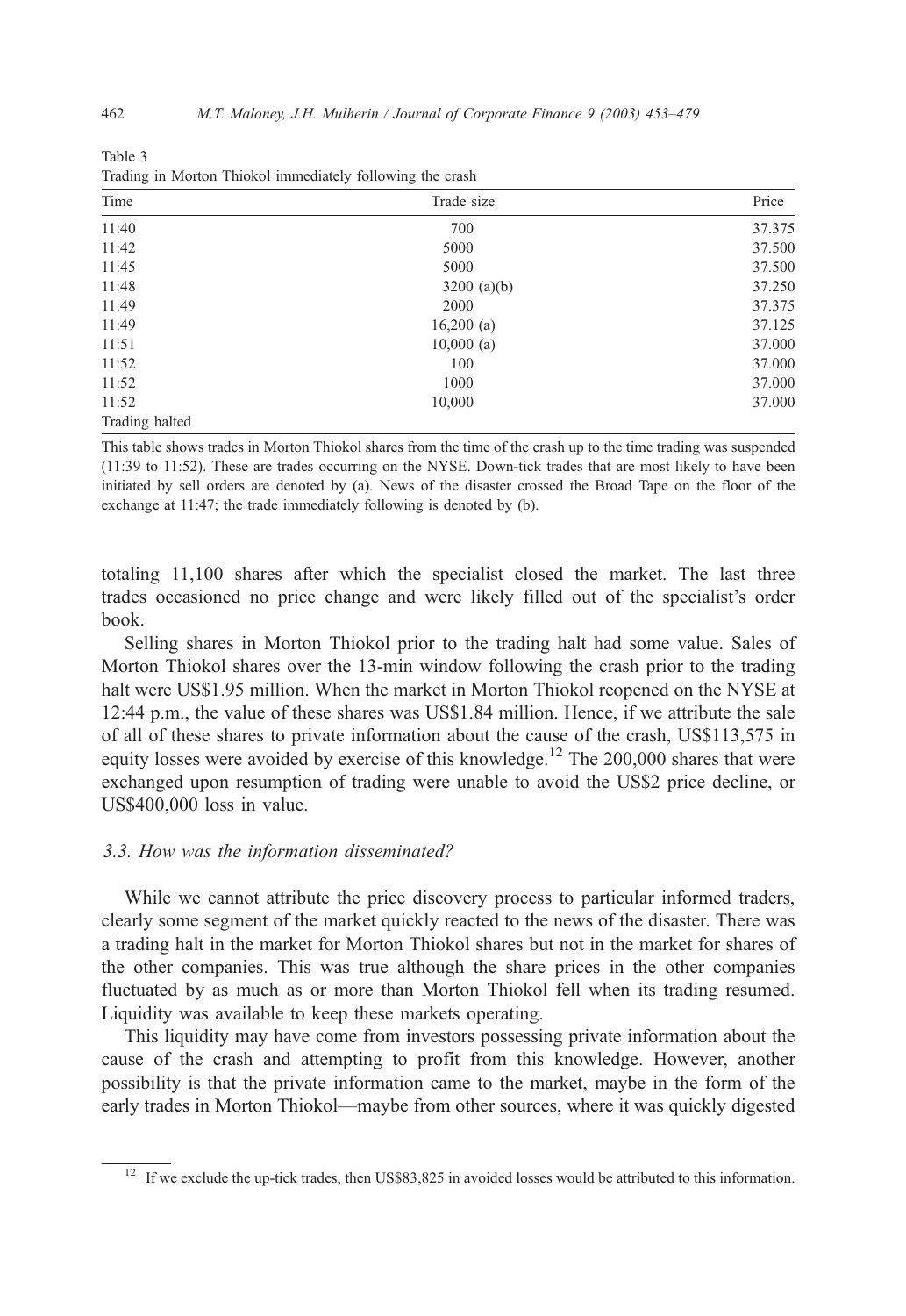<span id="page-10-0"></span>Table 4

|  | Capitalizing on the knowledge of who was not responsible |  |  |
|--|----------------------------------------------------------|--|--|
|--|----------------------------------------------------------|--|--|

| Firm                           | Lockheed             | Martin Marietta          | Rockwell             |
|--------------------------------|----------------------|--------------------------|----------------------|
| Stock price prior to crash     | US\$47.000           | US\$35.250               | US\$34.750           |
| Lowest price                   | US\$44.625           | US\$32.250               | US\$32.625           |
| Percent change                 | $-5.05%$             | $-8.51%$                 | $-6.12%$             |
| Time period of decline         | $11:45 - 11:58$ a.m. | 11:53 a.m. $-12:06$ p.m. | $11:46 - 11:55$ a.m. |
| Number of trades               | 21                   | 25                       | 18                   |
| Average size of trades         | 1767                 | 1292                     | 2616                 |
| Largest trade                  | 9000                 | 5000                     | 15,000               |
| Price at time of largest trade | US\$46.250           | US\$35.000               | US\$34.500           |
| Cumulative volume              | 37,100               | 32,300                   | 49,900               |
| Cumulative position            | US\$1,697,825        | US\$1,098,575            | US\$1,688,025        |
| Unwind value on January 28     | US\$1,704,738        | US\$1,091,763            | US\$1,711,550        |
| Percent return                 | $0.41\%$             | $-0.62%$                 | 1.39%                |
| Unwind value the next day      | US\$1,715,875        | US\$1,069,938            | US\$1,746,500        |
| Percent return                 | $1.06\%$             | $-2.61%$                 | 3.46%                |
| Unwind value after 1 month     | US\$2,072,963        | US\$1,292,000            | US\$1,889,963        |
| Percent return                 | 22.10%               | 17.61%                   | 11.96%               |

This table analyzes trading in the firms who were ultimately judged not to have been responsible for the Challenger disaster. While trading in the at-fault firm, Morton Thiokol, halted as a result of an order imbalance at 11:52 a.m., trading in the not-at-fault firms continued. Each of their prices declined in the same percent as that of Morton Thiokol and over a relatively short time span. This table shows the cumulative position that an informed investor might have taken in each security during the downward price movement. The table also shows the relative gains from unwinding these positions.

by floor traders and specialists who then acted on it by providing liquidity for trading in the three innocent companies.<sup>13</sup>

To investigate the first possibility, we estimated how much money might have been made by exercising private information by buying shares in the innocent companies. To estimate the potential value of the private knowledge that Lockheed, Martin Marietta, and Rockwell were not at fault in the crash, we simulate a trading strategy in which an investor purchases shares in these three shuttle firms between the time of the crash through the lowest price reached for each firm on the day of the crash. Table 4 notes the prices at which the three firms traded immediately following the crash. Rockwell quickly reached its minimum for the day; the period of decline was 10 min and covered 18 trades. The total position that investors took in the security in this period was US\$1.69 million. Lockheed's price decline spanned 14 min and 21 trades in which investors took a cumulative position of US\$1.7 million. Martin Marietta's price decline also lasted for 14 min, involved 25 trades, and entailed a US\$1.1 million investment.

<sup>&</sup>lt;sup>13</sup> Floor traders and specialists may have pieced together private information from many sources. Possibly they learned the source of the early sell orders in Morton Thiokol. Possibly they made telephone inquiries to rocket scientists. Possibly they learned of insider purchases in the three innocent firms. The data show no purchases by the insiders at Lockheed and Rockwell. Data for Martin Marietta indicate that the company president acquired 30,000 shares on the day of the crash, although this was done via the exercise of options rather than an actual purchase in the market. The timing of this trade during the day is unknown.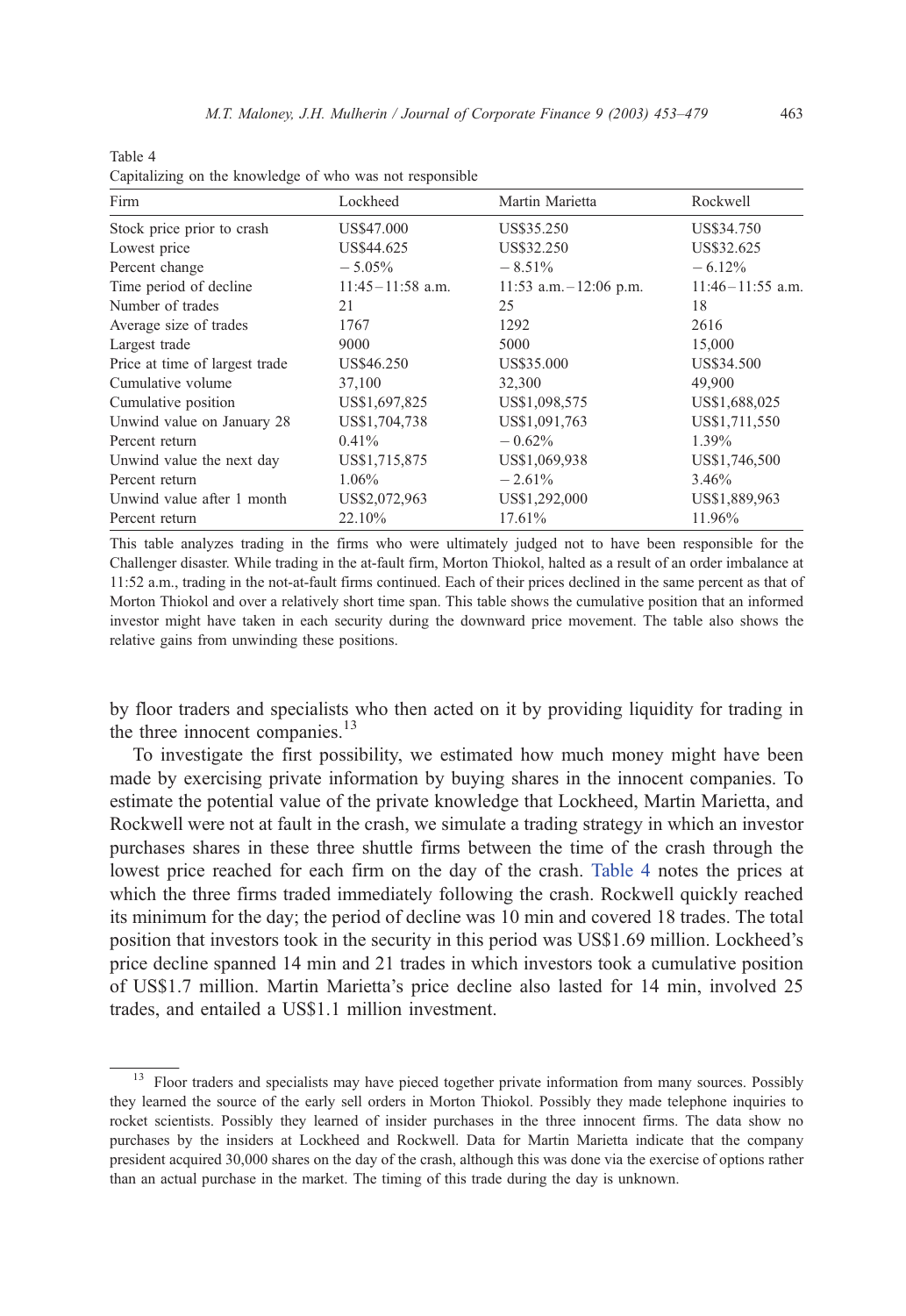We next estimate the profits made by unwinding the accumulated positions at the end of trading on the day of the crash.<sup>14</sup> As shown in [Table 4,](#page-10-0) the US\$1.69 million position in Rockwell was worth US\$1.71 million at the end of the day, a return of 1.4%. The position in Lockheed returned 0.41%. Trading in Martin Marietta was actually a losing proposition, resulting in a  $-0.62\%$  return. The total profit on buying the three innocent shuttle firms on their way down and then unwinding this position at the end of the day was US\$23,625 or 0.53%. As a comparison, the Dow Jones Industrial Index was up 1.13% for the day.

Deferring sales of the accumulated positions until the end of the day following the crash would have led to larger gains for investments in Rockwell and Lockheed, but even more negative returns for Martin Marietta. Buying Rockwell on the way down and selling it the next day yielded a profit of US\$58,475 for a return of 3.5%. The same strategy for Lockheed earned 1%, but Martin Marietta lost 2.6%. The total profit across all three firms was US\$47,887 or slightly more than 1%. Again by comparison, the Dow Jones Industrial Index was up 1.3% over the 2-day period. As reported at the bottom of [Table 4,](#page-10-0) holding the firms for a period of 1 month following the crash would have garnered more sizable gains, but would have exposed investors to market risks that were independent of the private information about the cause of the crash.

#### 3.4. What was the evolution of prices?

The evidence shown in [Table 4](#page-10-0) does not make a compelling case that liquidity in the innocent firms came from outside the market. There does not seem to have been much money to be made by buying shares in the innocent firms. If we assume, then, that the liquidity in the innocent firms was provided by the market makers, it is reasonable to consider how these traders might have reacted.

To this end, we examine the details of the trading in these stocks on the NYSE during the trading halt in Morton Thiokol. The period of interest is from 11:39 a.m. to 12:44 p.m. This is the time of the crash up to the time that trading in Morton Thiokol shares resumed on the NYSE. [Table 5](#page-12-0) gives some details about trades in the other three stocks over this window. There were 120 trades of Rockwell stock totaling 290,400 shares. Lockheed had 101 trades for a total of 233,800 shares. Martin Marietta had 176,000 shares change hands in 85 transactions.

Most trades occurred without changing price although the price of all three stocks did move substantially over the period. The trading was orderly. Of the trades on which price moved, only once did price move by as much as three ticks  $(37.5¢)$  and 70% of the trades on which price moved, the price changed by only 1/8th of a dollar. Thus, the overwhelming majority of trades that moved price only moved price by one tick.

<sup>&</sup>lt;sup>14</sup> From the accumulated positions acquired by buying each firm from the time of the crash through their lowest point, we matched trades at the end of the day. For instance, the strategy of buying Rockwell on the way down accumulated 49,900 shares. We matched these to the trading prices of the last 49,900 shares traded at the end of the day.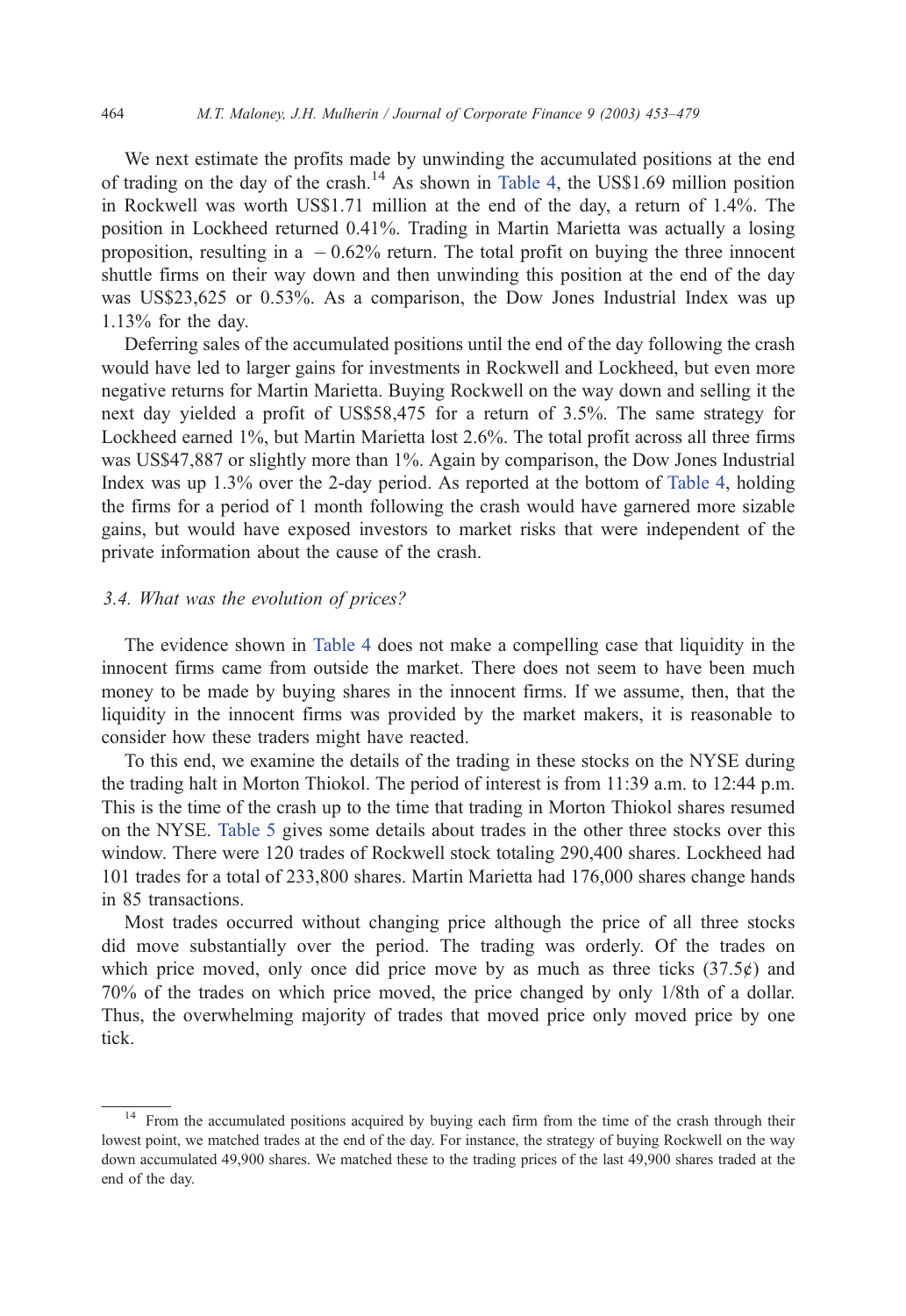| Stock                                  | Lockheed | Martin Marietta | Rockwell |
|----------------------------------------|----------|-----------------|----------|
| Total volume                           | 233,800  | 176,000         | 290,400  |
| Number of trades                       | 101      | 85              | 120      |
| Distribution of trades by price change |          |                 |          |
| $-3/8$ ths                             |          |                 |          |
| $-1/4$ th                              | 3        | 16              | 6        |
| $-1/8$ th                              | 27       | 11              | 16       |
| No change                              | 54       | 39              | 78       |
| $+1/8$ th                              | 11       | 11              | 18       |
| $+1/4$ th                              |          | 8               | 2        |

<span id="page-12-0"></span>Table 5 Trades in other firms during Morton Thiokol trading halt

This table examines trades in the three firms not responsible for the crash. The period examined covers the time of the crash up to the resumption of trading in Morton Thiokol on the NYSE (11:39 a.m. to 12:44 p.m.).

#### 3.4.1. The characteristics of trade sizes and price movement

Tables 6 and 7 put this into perspective by looking at trade sizes and price movements during the entire day. Our analysis here is similar to [Barclay and Warner \(1993\).](#page-25-0) Table 6 shows the distribution of the average number of shares traded at each of the different price changes observed in each stock. For each company, the largest number of trades occurred

| Firm            | Absolute price change | Average trade size | Number of trades |
|-----------------|-----------------------|--------------------|------------------|
| Lockheed        | no change             | 2011               | 160              |
|                 | 1/8th                 | 2302               | 92               |
|                 | 1/4th                 | 4660               | 10               |
|                 | $3/8$ ths             | 1471               | 7                |
|                 | 1/2                   | 5000               | 1 <sup>a</sup>   |
|                 | 1                     | 1225               | 4 <sup>b</sup>   |
| Martin Marietta | no change             | 1894               | 103              |
|                 | 1/8th                 | 1399               | 71               |
|                 | 1/4th                 | 3397               | 37               |
| Rockwell        | no change             | 1789               | 154              |
|                 | 1/8th                 | 1592               | 90               |
|                 | 1/4th                 | 4307               | 14               |
| Morton Thiokol  | no change             | 3278               | 141              |
|                 | 1/8th                 | 2066               | 125              |
|                 | 1/4th                 | 5421               | 29               |
|                 | $3/8$ ths             | 600                | 1                |
|                 | 2                     | 200,000            | $1^{\circ}$      |

Table 6 Price changes and trade sizes

This table shows the average trade size and the number of trades in each of the securities throughout the entire day at each absolute change in price.<br><sup>a</sup> Short sale at 1:27 p.m.

<sup>b</sup> Sequence of short sales followed by a bounce-back trades all at 3:03 p.m. Trades sizes in order: 2000, 100, 2500, 300. Short sales depressed price.

<sup>c</sup> Call auction that resumed trading after halt.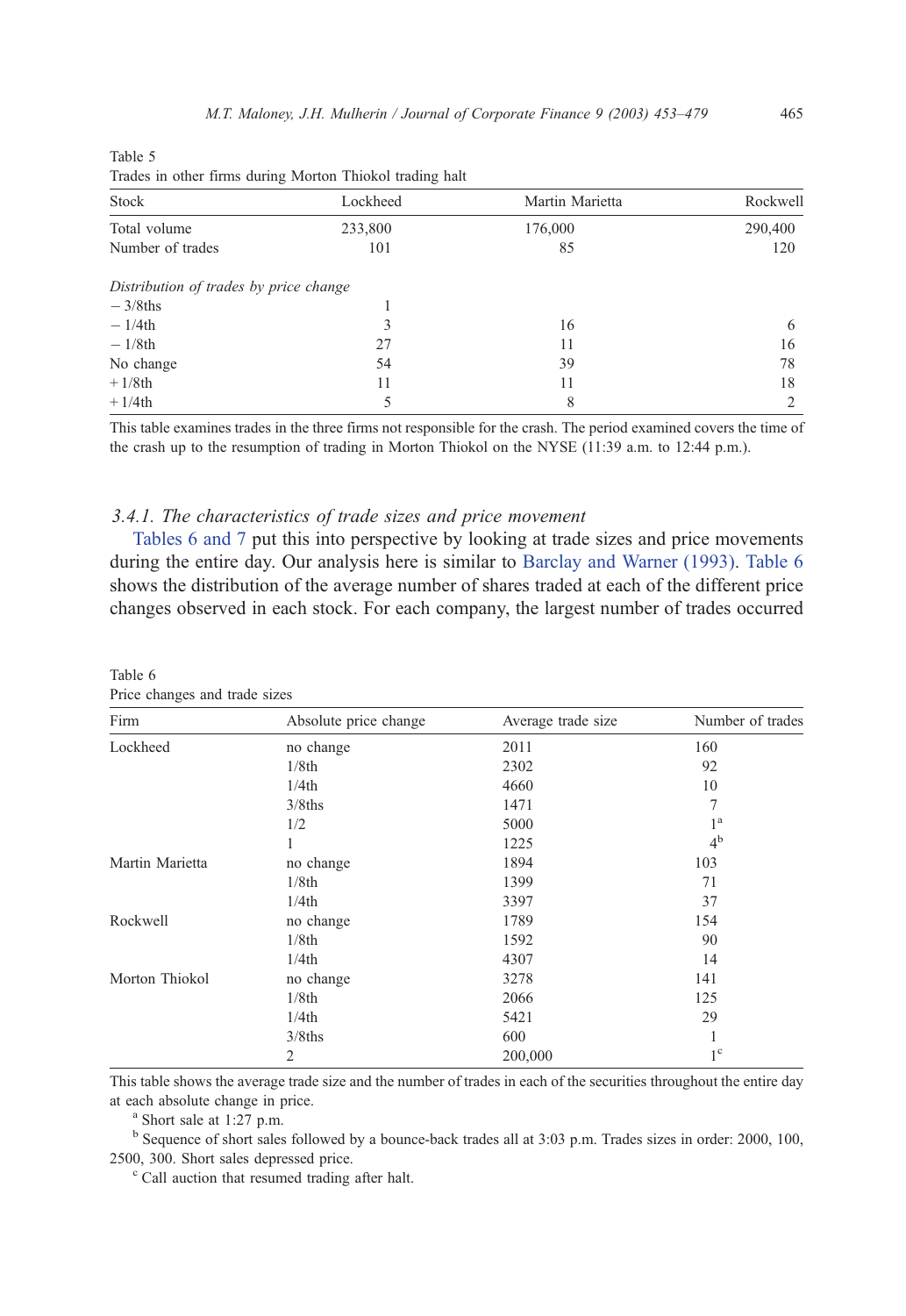| Table 7 |                                  |  |  |
|---------|----------------------------------|--|--|
|         | Ten largest trades for each firm |  |  |

| Firm            | Trade volume      | Price change | Price  | Time         |
|-----------------|-------------------|--------------|--------|--------------|
| Lockheed        | 27,900            | no change    | 47.000 | 10:22 a.m.   |
|                 | 25,000            | $-1/8$ th    | 47.000 | 10:44 a.m.   |
|                 | 11,900            | no change    | 47.000 | 10:54 a.m.   |
|                 | 24,000            | 1/8th        | 47.000 | $11:16$ a.m. |
|                 | $16,000^a$        | 1/4th        | 44.750 | 11:59 a.m.   |
|                 | 20,000            | no change    | 45.250 | 12:23 p.m.   |
|                 | 10,200            | $-1/8$ th    | 45.250 | 12:31 p.m.   |
|                 | 28,300            | $-1/8$ th    | 45.000 | 12:43 p.m.   |
|                 | $15,000^{\rm b}$  | $-1/4th$     | 45.000 | $1:02$ p.m.  |
|                 | 10,000            | no change    | 45.375 | 1:42 p.m.    |
| Martin Marietta | 15,000            | no change    | 35.000 | 11:07 a.m.   |
|                 | 11,400            | no change    | 35.000 | 11:07 a.m.   |
|                 | 10,000            | no change    | 35.000 | 11:07 a.m.   |
|                 | 25,000            | $-1/4th$     | 35.000 | 11:13 a.m.   |
|                 | 25,000            | no change    | 35.250 | $11:18$ a.m. |
|                 | 50,000            | 1/4th        | 35.500 | 11:44 a.m.   |
|                 | 14,700            | 1/8th        | 33.250 | 12:39 p.m.   |
|                 | 10,000            | 1/8th        | 33.250 | $1:04$ p.m.  |
|                 | 20,000            | no change    | 33.500 | $1:27$ p.m.  |
|                 | 15,700            | no change    | 33.500 | 1:44 p.m.    |
| Rockwell        | 15,000            | no change    | 34.500 | 11:47 a.m.   |
|                 | 10,000            | 1/8th        | 32.750 | 11:56 a.m.   |
|                 | 16,000            | no change    | 32.750 | $12:00$ p.m. |
|                 | 30,000            | 1/4th        | 33.250 | 12:03 p.m.   |
|                 | 11,000            | no change    | 33.375 | 12:05 p.m.   |
|                 | 12,000            | 1/8th        | 34.125 | $12:11$ p.m. |
|                 | 10,000            | no change    | 34.125 | 12:27 p.m.   |
|                 | 10,000            | 1/8th        | 33.500 | $1:06$ p.m.  |
|                 | 20,000            | no change    | 33.875 | 1:56 p.m.    |
|                 | 12,200            | no change    | 34.250 | 3:37 p.m.    |
| Morton Thiokol  | 16,200            | $-1/4th$     | 37.125 | 11:49 a.m.   |
|                 | $200,000^{\circ}$ | $-2$         | 35.000 | 12:44 p.m.   |
|                 | 50,000            | $-1/8$ th    | 35.000 | 12:51 p.m.   |
|                 | 50,000            | $-1/8$ th    | 33.750 | $1:52$ p.m.  |
|                 | 50,000            | $-1/8$ th    | 34.000 | 2:23 p.m.    |
|                 | 14,000            | no change    | 34.250 | 2:34 p.m.    |
|                 | 13,000            | $-1/8$ th    | 34.125 | 3:03 p.m.    |
|                 | 19,000            | 1/8th        | 34.000 | 3:48 p.m.    |
|                 | 100,000           | no change    | 33.000 | $4:00$ p.m.  |
|                 | 85,400            | no change    | 33.000 | $4:00$ p.m.  |

This table shows the 10 largest trades for each firm, the price, the time of day at which they occurred, and the price change that they occasioned. Except for the resumption of trading in Morton Thiokol, none of the biggest trades were associated with price changes in excess of two ticks. a Short sale.

<sup>b</sup> Time corrected to reflect true sequence of trade.

<sup>c</sup> Shares traded in call auction when trading resumed after halt.

<span id="page-13-0"></span>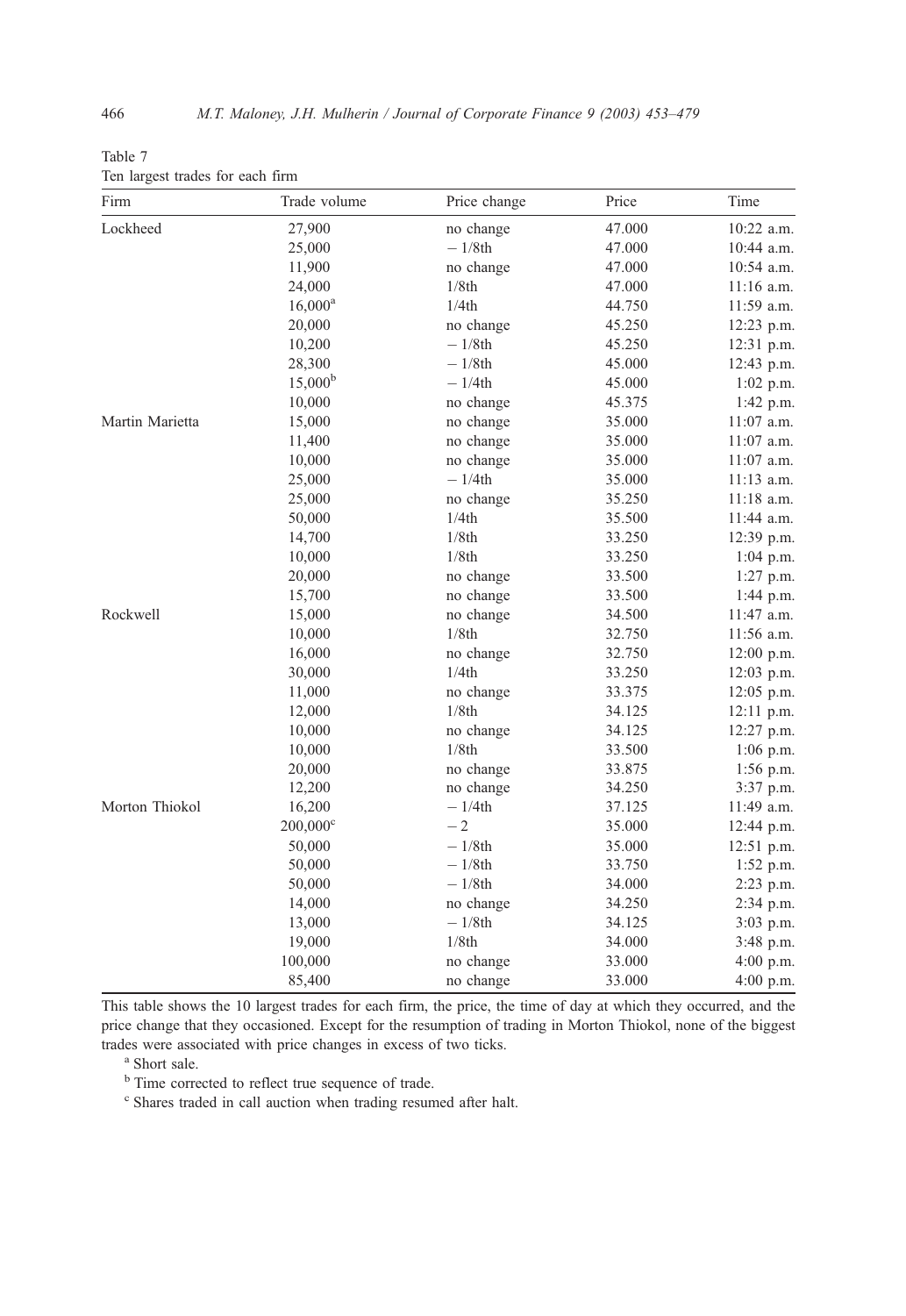at zero price change, and while the average trade size is not the largest, more total volume was recorded for each company at no change in price than at any other price movement. The second most common event was for a trade to move the stock price by one tick. Indeed, the relative paucity of price changes in excess of one tick is striking. Except for Martin Marietta, the volume recorded at one-tick price changes was second to zero price change. There were no trades at price changes larger than two ticks for Martin Marietta and Rockwell, and only 14 trades at price changes of three or more ticks across all firms including the US\$2 price adjustment occurring at the call auction resumption of trading in Morton Thiokol.<sup>15</sup>

[Table 6](#page-12-0) suggests a loose relation between trade size and price change. Even so, the emphasis is probably best placed on the word ''loose.'' [Table 7](#page-13-0) shows the trade size and price change for the 10 biggest trades in all four companies. Less than 20% of the 10 largest trades in each stock moved price more than one tick. Except for the reopening of Morton Thiokol, none of these trades occasioned a price change of more than two ticks. And, the most common event for these largest trades was no change in price. It is interesting to note that 185,400 shares in Morton Thiokol traded at no price change to close the day. This amounted to nearly the same volume as traded at the reopening after the trading halt in this security.

#### 3.4.2. Market liquidity during the halt

[Tables 6 and 7](#page-12-0) do give us a way of judging the liquidity that was provided in the three innocent firms from the time of the crash through the trading halt in Morton Thiokol. Although, overall, there is only a loose relation between trade size and price changes, we see that a disproportionately large share of the biggest price changes in the three innocent firms occurred during this period. More than half of the trades associated with price changes in excess of one tick took place during this window.

While we do not have records that tell us which trades were engaged by the specialists in each stock, it is enlightening to examine trades from the perspective of the specialist. For sake of discussion, we assume that the trades that move price are trades that require the market maker to provide liquidity. If price increases, the market needs liquidity on the sell side. That is, if price increases, it increases because buying relative to selling pressure has increased since the last trade. In order to clear the market, liquidity providers must come in on the selling side. On the other hand, if price decreases, there is increased selling pressure and market liquidity is required on the buying side.

Simply enough, we define ''liquidity trades'' as buys when price decreases and sells when price increases, and given these definitions, we look at the amount of liquidity that the market in these three stocks required over this period. We could choose different definitions. For instance, we could examine only those trades where price changed by two

<sup>&</sup>lt;sup>15</sup> There were four curious trades in Lockheed at 3:03 p.m. A short sale of 1000 shares is reported to have dropped price US\$1, following by a sale of 100 shares that bounced price back up by US\$1. This was immediately repeated by a short sale of 1000 again dropping price by US\$1. Price again bounced back on a trade of 300 shares. Generally speaking, specialists are not allowed to change price this dramatically. Most likely, these trades were recorded out of sequence and not corrected.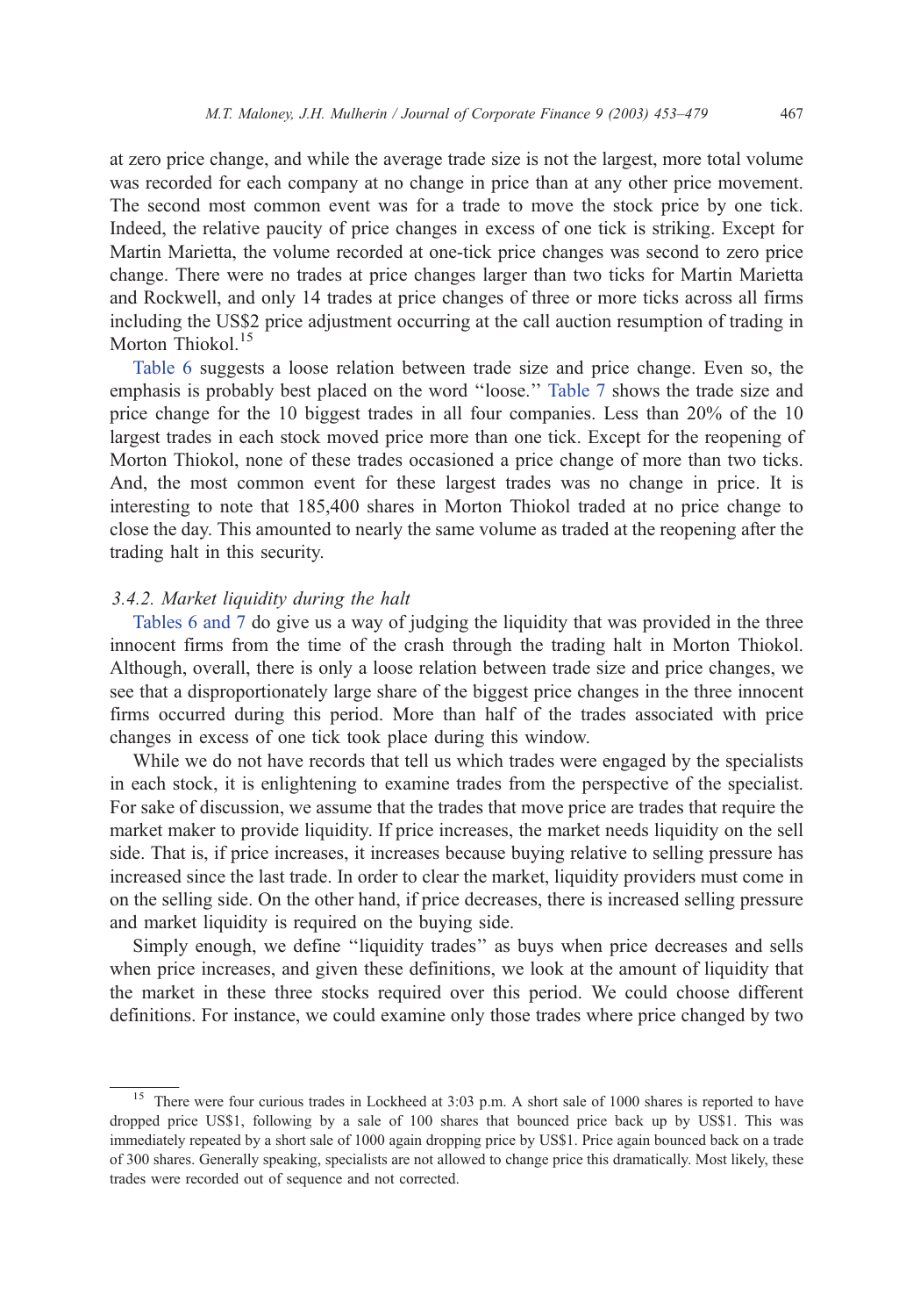ticks, or where price changed in the same direction twice, or the like. However, the picture is substantively the same.

Table 8 shows that there were 42 liquidity trades in Rockwell and 46 in both Lockheed and Martin Marietta. As we might imagine, liquidity trades accounted for a larger percentage of shares than nonliquidity trades. That is, while the majority of trades occurred with no change in price, the majority of shares were exchanged in trades that did change price.

In Rockwell, the largest liquidity-providing buy was a purchase of shares for US\$198,000; the largest liquidity providing sell was US\$997,500. The largest liquidity buy overall was in Lockheed shares. It was a purchase of US\$1,273,400. This trade took place only moments before trading resumed in Morton Thiokol, was for 28,300 shares, and occurred on a down-tick of 1/8th. The largest liquidity sale was for US\$1,775,000 in Martin Marietta. It took place at 11:44 a.m., was for 50,000 shares, and occurred on an uptick of 1/4th.

To get a sense of how much liquidity the market required over this period, we can follow the path of liquidity trades in terms of the net gains and losses to the liquidity providers and the magnitude of their inventory adjustments in shares of the three stocks. In Rockwell, liquidity providers ended the period with a net decrease in shares. Liquidity trades amounted to a net reduction in shares of Rockwell valued at US\$2,060,400. This ending inventory is valued at the price of the last trade during the period (whether or not it was a liquidity trade). The maximum inventory reduction over the period was slightly larger than this. At one point during this window, liquidity traders had gained inventory of US\$776,475.

Similarly, liquidity trades in Martin Marietta left market makers with US\$1,722,350 less inventory at the end than at the start. On the other hand, liquidity traders in Lockheed were forced to accumulate inventory. Inventory in this stock increased over the period by US\$2,835,000.

| Liquidity providing trades | <b>Stock</b>    |                 |                 |  |  |
|----------------------------|-----------------|-----------------|-----------------|--|--|
|                            | Lockheed        | Martin Marietta | Rockwell        |  |  |
| Number                     | 46              | 46              | 42              |  |  |
| Volume                     | 119,300         | 121,600         | 134,400         |  |  |
| Largest buy                | US\$1,273,500   | US\$166,250     | US\$198,000     |  |  |
| Largest sell               | US\$224,375     | US\$1,775,000   | US\$997,500     |  |  |
| Maximum value of inventory | US\$2,835,000   | n/a             | US\$776,475     |  |  |
| Maximum inventory deficit  | US\$(9425)      | US\$(1,775,000) | US\$(2,085,038) |  |  |
| Sum of trades              | US\$(2,839,813) | US\$1,822,925   | US\$2,027,063   |  |  |
| Value of inventory         | US\$2,820,313   | US\$(1,722,350) | US\$(2,060,400) |  |  |
| Net gain/loss              | US\$(19,500)    | US\$100,575     | US\$(33,338)    |  |  |

Table 8 Market liquidity during Morton Thiokol trading halt

This table examines trades in the three firms not responsible for the crash. The period examined covers the time of the crash up to the resumption of trading in Morton Thiokol on the NYSE (11:39 a.m. to 12:44 p.m.). Liquidity Providing Trades are defined as buys when price changes are negative and sells when price changes are positive. In calculating Sum of Trades, buys are negative cash flow and sells are positive. Value of Inventory is based on price at last trade in each stock before Morton Thiokol reopened.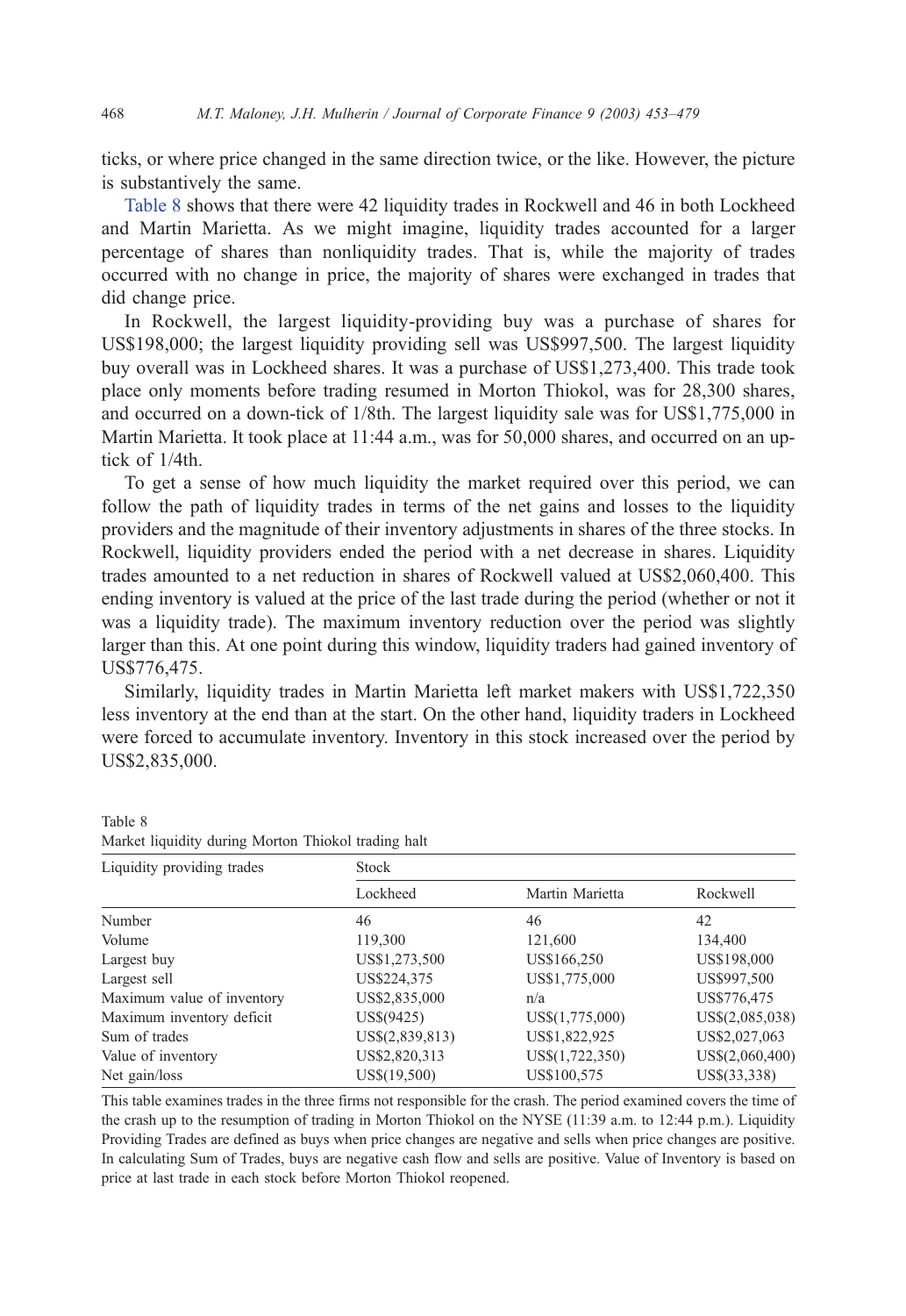We can see how liquidity traders fared on these transactions by summing the buys and sells and netting the value of the inventory change. In Rockwell, there was more liquidity selling than buying. The sum of the trades, negative cash flow for buys and positive for sells, was US\$2,027,063. Given the accumulated inventory deficit of  $-U$ S\$2,080,400, liquidity trades cost the market makers  $-U$ S\$33,338. By the same calculations, liquidity trades in Lockheed also resulted in a loss; in this stock, the loss was  $-$  US\$19,500. On the other hand, liquidity trades in Martin Marietta resulted in a profit of US\$100,575.

Thus, over all three stocks, liquidity providers made a profit of US\$47,737. There were a total number of 700,200 shares exchanged in 134 trades with a value of US\$11.8 million and requiring capital of US\$6.7 million.<sup>16</sup> The profit per trade is not huge: about US\$350 per trade. The profit per share traded was 6.8¢. Both of these are roughly equivalent to the commission on a full commission trade. While the return on the liquidity provided is fairly large if it is considered on an annualized basis, the standard deviation of the profit across the three companies is also large. The simple standard deviation is US\$73,646, so the ratio of the total profit to this measure of risk is very similar to average return and risk for the market.

#### 4. Generalizations

#### 4.1. Market efficiency and the source of price movements

The textbook definition of market efficiency gauges the extent to which stock prices quickly and accurately respond to new information. Our case provides broad support for market efficiency. Within an hour, the market seems to have placed the blame for the crash on Morton Thiokol, the party ultimately judged by authorities to have been at fault. The firm's 1-day decline of 12% was quick, permanent, and reasonably corresponds to the subsequent losses in terms of legal liability, repair costs, and lost future business. By contrast, the other firms involved in the shuttle program suffered only temporary stock price setbacks that recovered for the most part by the end of trading on the day of the crash. Similar to research by [Mitchell and Maloney \(1989\)](#page-26-0) on airline crashes, the stock market seems adept at detecting fault.

Of course, some might interpret the evidence on the innocent firms as noise trading, at least on an ex post basis. The three innocent shuttle firms experienced a great deal of trading volume in the hour following the crash, and this volume was accompanied by a substantial decline in the firms' stock prices. Subsequent trading led to a rebound in the prices of the three firms such that the firms had insignificant stock returns for the day. To some extent, therefore, the market initially overreacted to the Challenger crash.

But viewing the stock price behavior of the three other shuttle firms as a market overreaction seems misguided. Although some uninformed investors chose to sell

<sup>&</sup>lt;sup>16</sup> We call required capital the sum of the absolute values of the maximum inventory positions in each stock. One could discount this using standard margin requirements.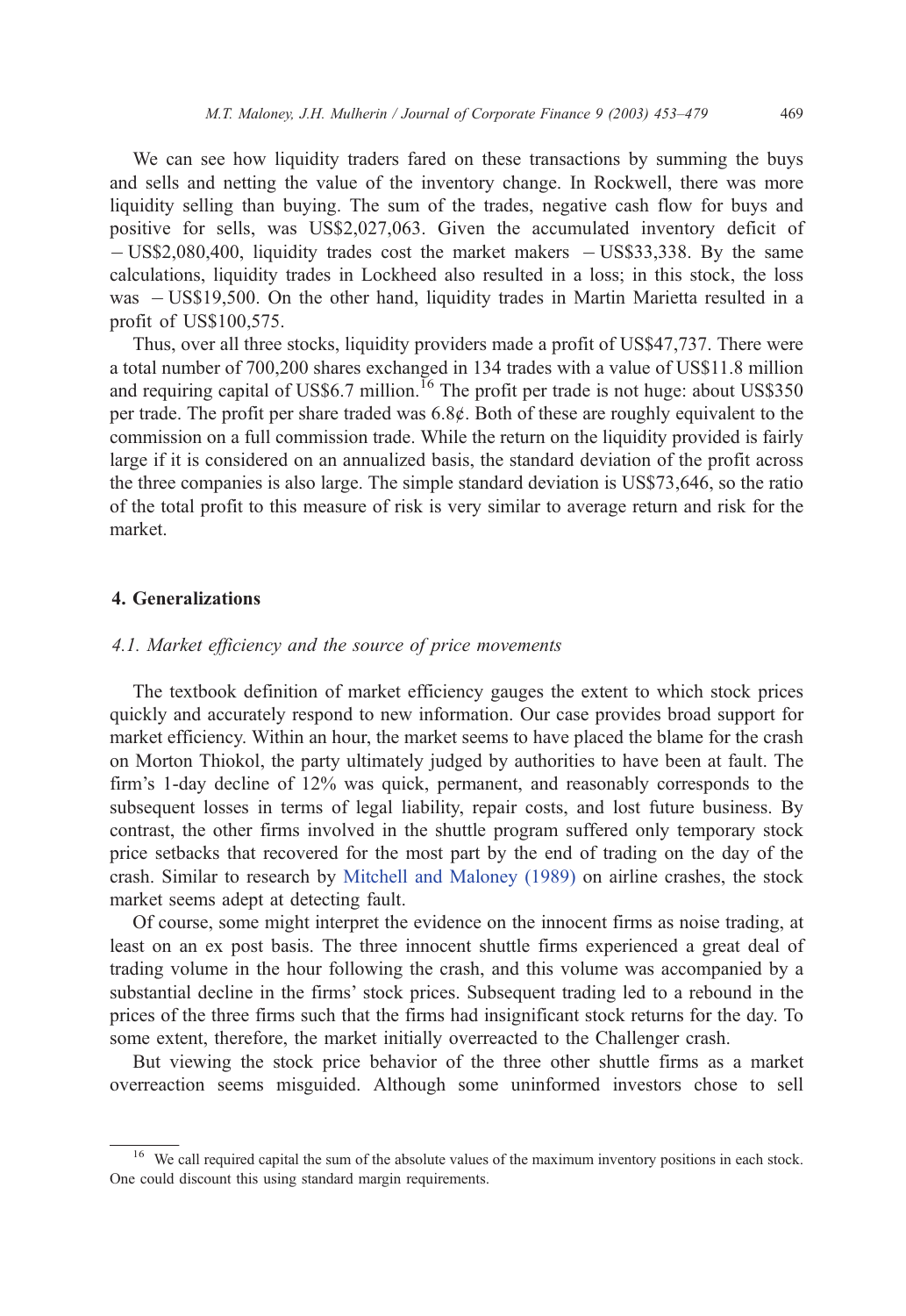immediately following the crash, their loss was a gain to the investors who provided liquidity based on their private information. Hence, the case is more consistent with a [Grossman and Stiglitz \(1980\)](#page-26-0) world rather than an environment of systematic mispricing. Indeed, our case best fits the model of [Dow and Gorton \(1993, p.646\)](#page-25-0) in which there is ''a rich pattern of price responses, while remaining consistent with rationality.''

In seeking explanations for market inefficiencies, [Shleifer and Vishny \(1997\)](#page-26-0) suggest that there can be persistent deviations from fundamentals because of the costs and risks of arbitrage. Our case finds that the market quickly discovers prices even when the gains from arbitrage are not large. The investors who took positions in the three innocent shuttle firms did not garner large absolute or risk-adjusted gains that day.

The price discovery related to the Challenger crash provides a novel twist on the inquiry accentuated by [French and Roll \(1986\)](#page-26-0) as to whether stock price movements emanate from public or private information. Clearly, the crash of the Challenger was a public event. And consistent with the French-Roll classification, much of the price movement of Morton Thiokol occurred with no trading volume.

Yet the reason that Morton Thiokol had no trading volume in the period immediately following the crash was because of an NYSE trading halt in the firm's common stock. But while trading in Morton Thiokol was halted, the remaining shuttle firms continued to trade and to provide price discovery. Indeed, an important piece of information to all market participants was which of the shuttle firms had trading halts and which were able to maintain trading.

Hence, the information on Morton Thiokol's O-rings that underpinned the stock market reaction is probably best viewed as private information. Indeed, there is no evidence that the knowledge of the O-ring problem had affected market prices before the day of the disaster. We examine trading in Morton Thiokol on days of prior shuttle launches and found that there had been no abnormal volume or stock price movements. Similarly, there was no abnormal short interest in Morton Thiokol on the days of previous launches, nor were there any short sales of Morton Thiokol on the day of the explosion prior to launch time. Indeed, Morton Thiokol's stock price was marginally up from its open during the period just before the launch.

As noted by [French and Roll \(1986, p. 9\),](#page-26-0) the simple dichotomy between public and private information is somewhat artificial. The Challenger case reemphasizes that the information processed by the market is not simply some linear combination of private and public components. Instead, the information structure dealt with by market participants is often complex and, as modeled by [Dow and Gorton \(1993\),](#page-25-0) can produce complicated price patterns in which the relation between information arrival and price discovery is not always direct.

#### 4.2. Implications for corporate finance

The results from the Challenger case have a variety of implications for event study research. We discuss the importance of the sequential, multidimensional nature of information, the sources of trading volume, and the interfirm transfer of information.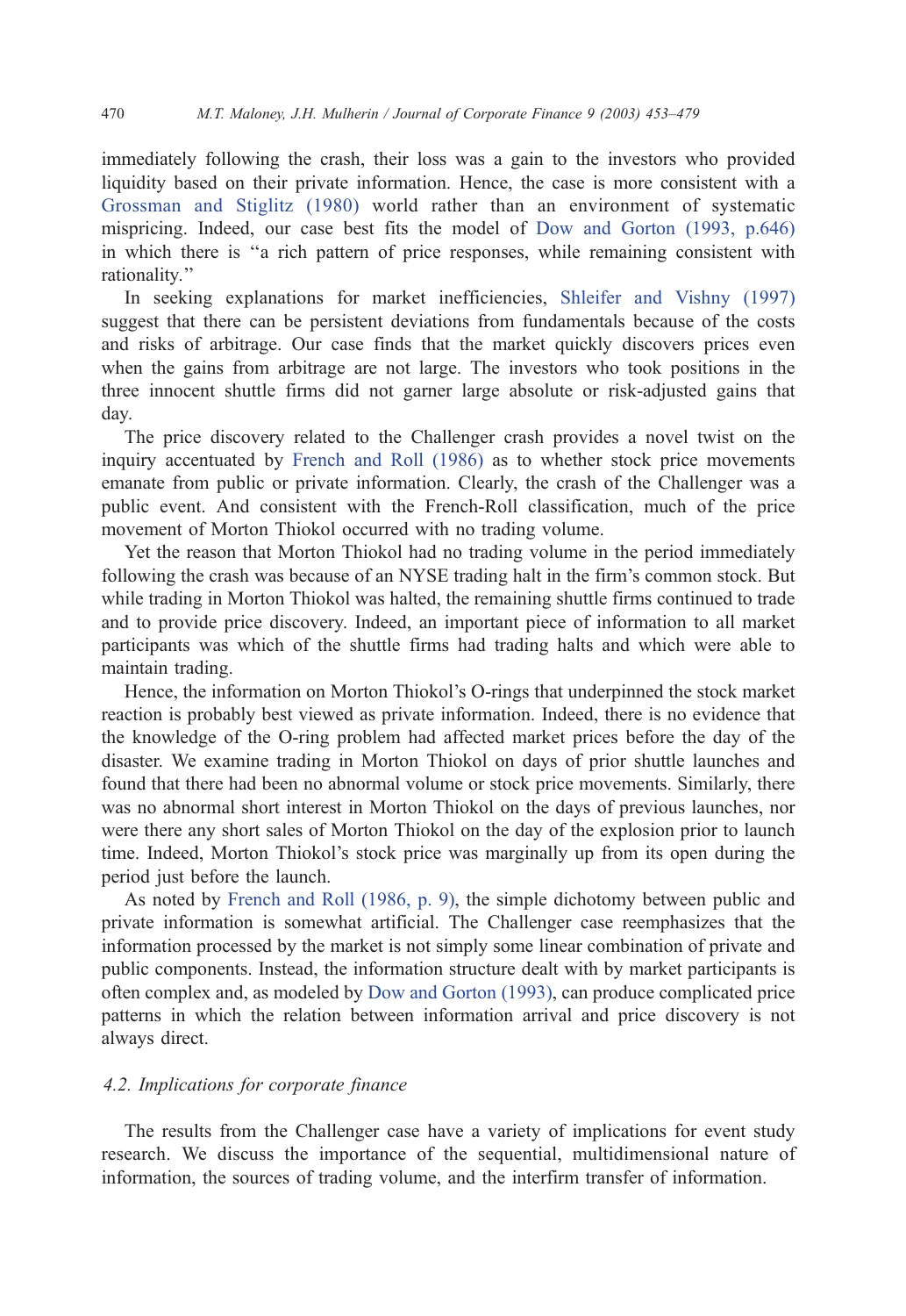#### 4.2.1. The sequential, multidimensional nature of information

Although a rather unique event, the information structure in the Challenger case bears resemblance to the standard sequence in a corporate event. There was internal corporate consideration of information, public revelation of raw data, and finally resolution of the event. Consider the following comparison between the Challenger case and a generic corporate restructuring event:

| Information event                | Challenger case                                                                                                                                   | Corporate restructuring event                                                                                             |
|----------------------------------|---------------------------------------------------------------------------------------------------------------------------------------------------|---------------------------------------------------------------------------------------------------------------------------|
| <b>Internal</b><br>consideration | Internal Morton Thiokol<br>memo on O-ring problem $ $<br>Entreaties at engineering<br>conference to help solve the<br>O-ring problem $ $ Call for | Board directs management to<br>consider restructuring alternatives<br>Merger partners considered<br>Merger partner chosen |
|                                  | postponement on<br>morning of launch                                                                                                              |                                                                                                                           |
| Public revelation                | Challenger crash                                                                                                                                  | Firm publicly announces<br>hiring of investment bank                                                                      |
| Event resolution                 | Rogers Commission<br>concludes fault was<br>in O-rings                                                                                            | Firm announces a formal<br>merger agreement                                                                               |

The similarity indicated by the timeline is that some internal members of a firm and possibly members of the financial community often have private information not known by the representative market participant. But the information is probabilistic and merely one piece of a multidimensional puzzle regarding firm value. Hence, in both the Challenger case and in the corporate restructuring event, there is not simply a single piece of information that gestates from private genesis to public maturity. In the Challenger case, it was internally known that cold temperature could compromise the sealing of O-rings, but this was not necessarily a problem given historic weather conditions in Florida. For corporate restructuring, the initial charge of a corporate board has a variety of possible outcomes that even the board itself may not be aware of at the time it assigns the task to management.

This comparison is pertinent to the implementation of event studies. As noted by [Fama](#page-25-0) (1991, p. 1601), the strength of the event study methodology in distilling information lies in the ability to pinpoint the analysis to precise dates. The Challenger example, however, illustrates that even when the event can be precisely dated, the distillation process is often complex. Our results suggest the need for more research along the lines of [Lee et al. \(1993\)](#page-26-0) that details the microstructure process around earnings announcements.

The comparison between the Challenger crash and corporate restructuring events also has important policy implications. For corporate events such as mergers, the price discovery that occurs prior to the formal public announcement is often offered as de facto insider trading [\(Keown and Pinkerton, 1981\).](#page-26-0) [Jarrell and Poulsen \(1989\)](#page-26-0) counter that there are often public rumors prior to formal announcement dates. The Challenger example further illustrates that price discovery does not always obtain from easily identifiable insiders. Instead, the basic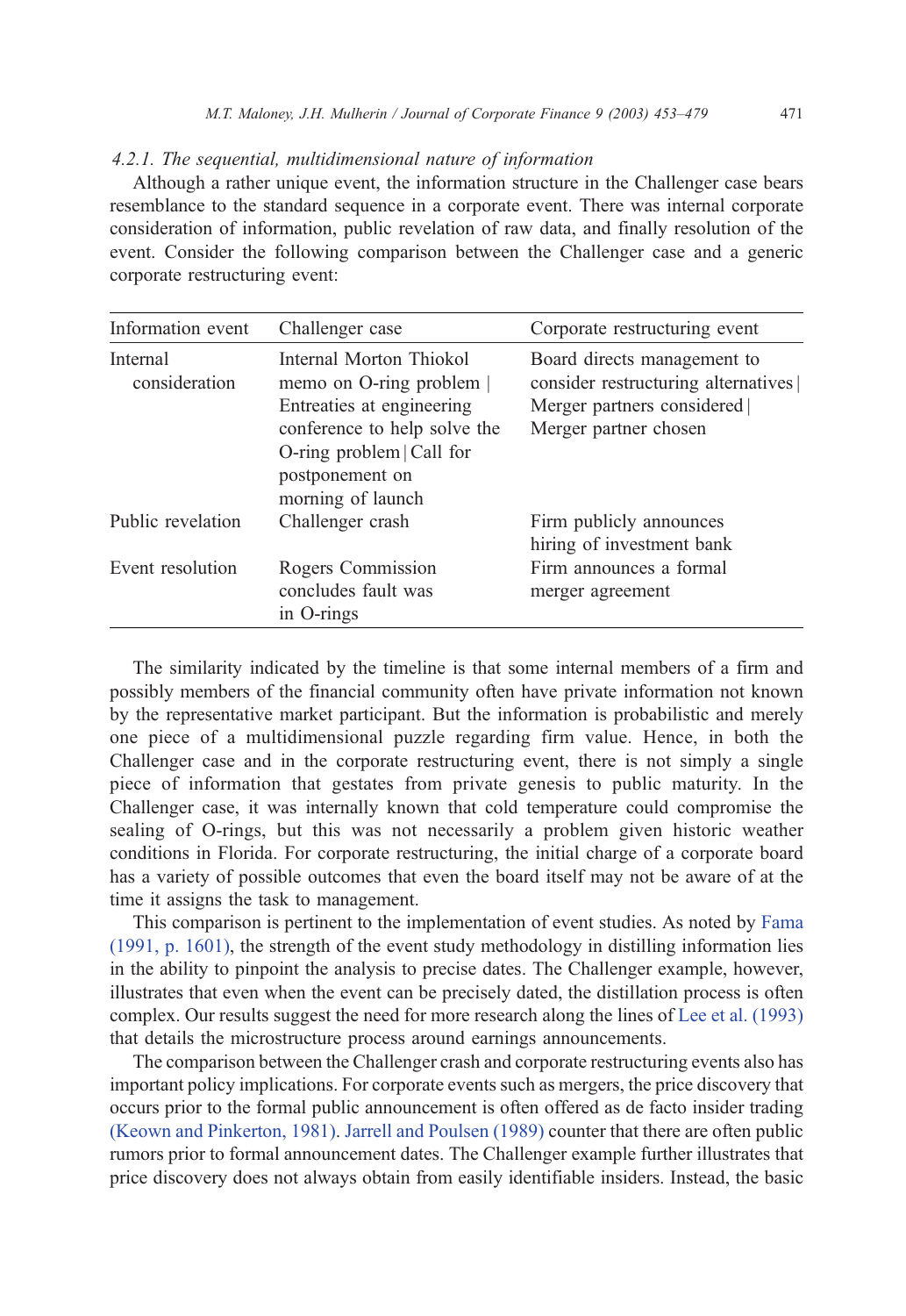competition created by organized financial markets induces analysts, broadly defined, to decipher the implications of a sequence of events. As studied by [Dann et al. \(1977\),](#page-25-0) some of these ''analysts'' include transactors on the floor of stock exchanges.

#### 4.2.2. The source of trading volume

The Challenger case also provides implications on the interpretation of trading volume surrounding corporate events. As surveyed by [Karpoff \(1987\),](#page-26-0) volume is often used to infer the information content of corporate events. Of course, given the definition of [French and](#page-26-0) Roll (1986, p. 9) that ''public information affects prices before anyone can trade on it,'' the use of volume to infer information around reported corporate events is not clear-cut. The Challenger case further indicates the complexity of the volume-information relation. The crash was clearly an information event for Morton Thiokol and that firm had noticeably abnormal volume. But the event also held information for the innocent firms; yet the daily volume in those firms was not as striking relative to recent trading history.

The complexity of the interpretation of trading volume shown in the Challenger case generalizes to corporate restructuring. For example, a number of papers study trading volume surrounding corporate takeover announcements. An often-reported result is that abnormal volume only occurs *after* the public announcement of the takeover [\(Sanders and](#page-26-0) Zdanowicz, 1992; Meulbroek and Hart, 1997). Hence, both the Challenger case and the takeover research confirm that there is no simple dichotomy between the effects of public and private information on stock prices.

The complexity of the volume –information relation has implications for insider trading policy. The standard measure of damages in insider trading applies to the traders who were hurt by dealing with better-informed traders. But if the above-average trading occurs after the public recognition of the event, does this dampen the apparent harm of insider trading? As [Cornell and Sirri \(1992, p. 1053\)](#page-25-0) note, ''the process by which the market infers information from insider trading is complicated.'' Perhaps the more important issue is the potential takeovers that are impeded by pre-announcement run-up [\(Meulbroek, 1992;](#page-26-0) Meulbroek and Hart, 1997).

### 4.2.3. The interfirm transfer of information

The Challenger case indicates a rich interfirm information process. In determining the fault of the explosion, the stock market engaged in price discovery not only in the guilty firm but also drew inferences about the firms not at fault.

The active interfirm information process provides support for novel implementation of event studies in corporate finance. For example, research such as [Hulburt et al. \(2002\)](#page-26-0) contrasts information and agency theories by studying the stock price movement of rivals on the date that a given firm announces corporate restructuring. But the Challenger case also illustrates that, given the active nature of the interfirm information process, researchers must take care to discern the date on which the proposed restructuring first reaches the market and to account for the sequential nature of restructuring information.

One specific event for the future study of interfirm information transfer is a trading halt. A number of papers have studied the informational implications of firms subject to trading halts in securities markets [\(Lee et al., 1994; Corwin and Lipson, 2000; Christie et al., 2002\).](#page-26-0) A natural extension of this work would be to analyze the price discovery in related firms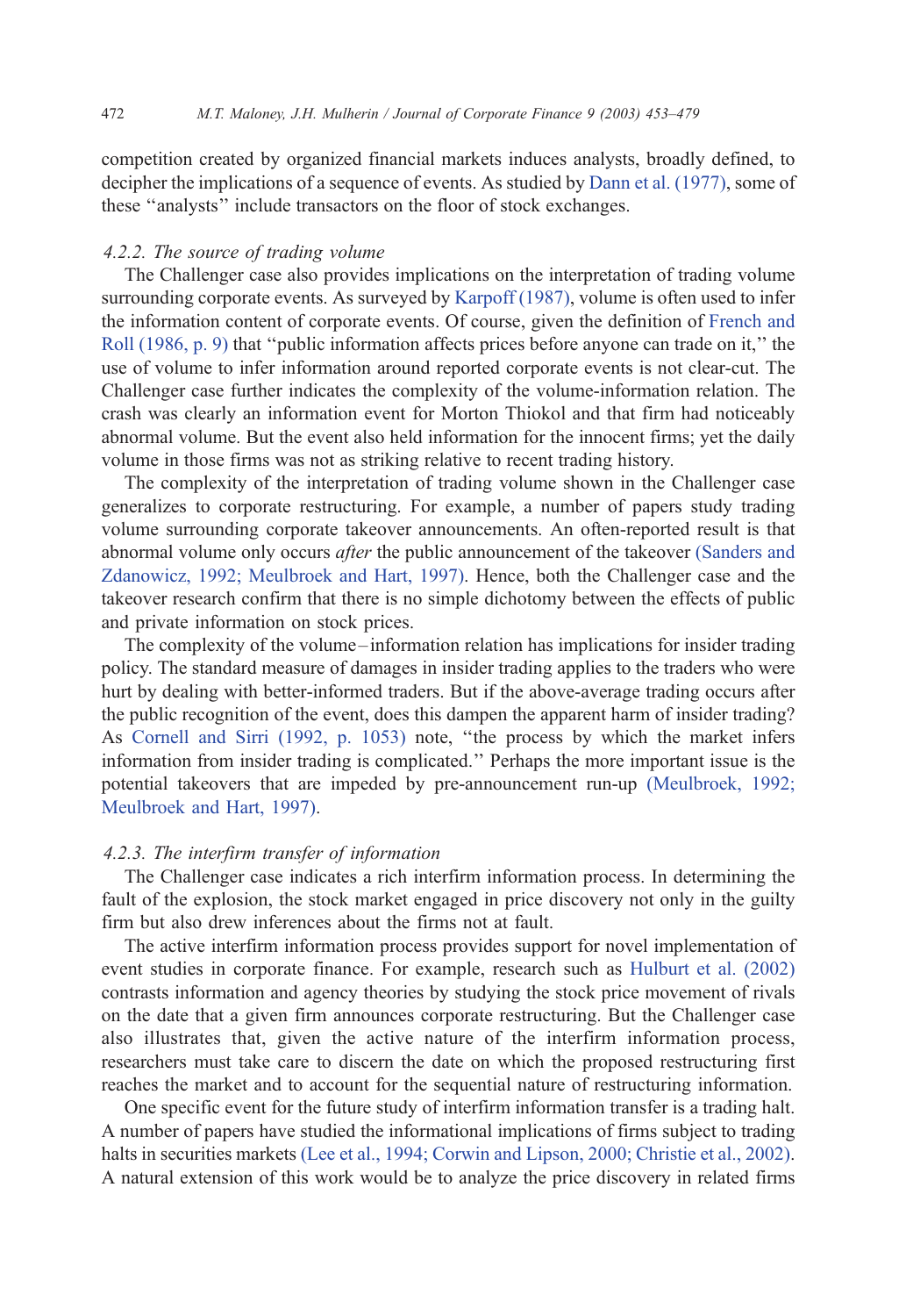during the trading halt. A leading cause of trading halts is takeover announcements.<sup>17</sup> In such cases, one could follow [Song and Walkling \(2000\)](#page-26-0) to define ''related firms'' as other potential targets from the same industry. A further aspect of such analysis would be to contrast the information spillover that emanates from news-induced trading halts versus order imbalance halts. For a more general treatment of interfirm information spillover during trading halts, one could study close substitutes along the lines of [Wurgler and](#page-26-0) Zhuravskaya (2000).

#### 4.3. Implications for market structure

The Challenger case also provides some implications on various aspects of securities market structure. One straightforward implication is definitional: a firm-specific trading halt is not the same as a market-wide circuit breaker. As illustrated by the Challenger case, the trading halt of Morton Thiokol did not stop the price discovery on the floor of the NYSE.

This simple illustration is quite pertinent to ongoing academic research on market liquidity. For example, [Corwin and Lipson \(2000, p. 1800\)](#page-25-0) note differences between their results for firm-specific trading halts and the results of [Goldstein and Kavajecz \(2000\)](#page-26-0) for a market-wide circuit breaker. Future theory and empirical research can add to the conceptual and operational distinctions between firm-specific and market-wide cessations in trading.

Our case also provides some relevant food for thought for a query posed by Professor Stigler some years ago. In what was arguably the first paper on market microstructure, [Stigler \(1964, p. 133\)](#page-26-0) inquired, ''Should floor traders' orders be delayed in execution to achieve parity with outsiders?'' In his customary prescience, Stigler anticipated the current era in which the SEC aims towards fairness in information disclosure. When the question is directed at the Challenger event, there was clear parity in knowledge that the disaster had occurred, but it is also clear that there was differential information about the cause. However, regulating parity in information about the cause would have been a difficult matter to operationalize, which may be what Stigler was suggesting in his usual, enigmatic way.

#### 5. Conclusion

The natural reaction to a major event is to ask, What happened? On the NYSE in January 1986, the initial reaction to the Challenger crash was heightened trading in the stock of the four firms most closely linked to the disaster. Out of this trading arose the inference that a single firm was responsible, a conclusion that was substantiated by a presidential commission several months later. But while the commission members were noted scientists and industry experts, the identity of those bringing the information to the market on the day of the crash is much less clear.

These results echo the bipolar aspects of the analysis of securities markets that have been noted recently by [O'Hara \(1999\).](#page-26-0) The Challenger case is consistent with her

<sup>&</sup>lt;sup>17</sup> See, e.g., [Table 1 in Christie et al. \(2002\).](#page-25-0) For a set of 10 takeovers within his broader sample, [Asquith](#page-25-0) (1983) notes that that takeover targets experiencing trading halts had different leakage patterns in the preannouncement period.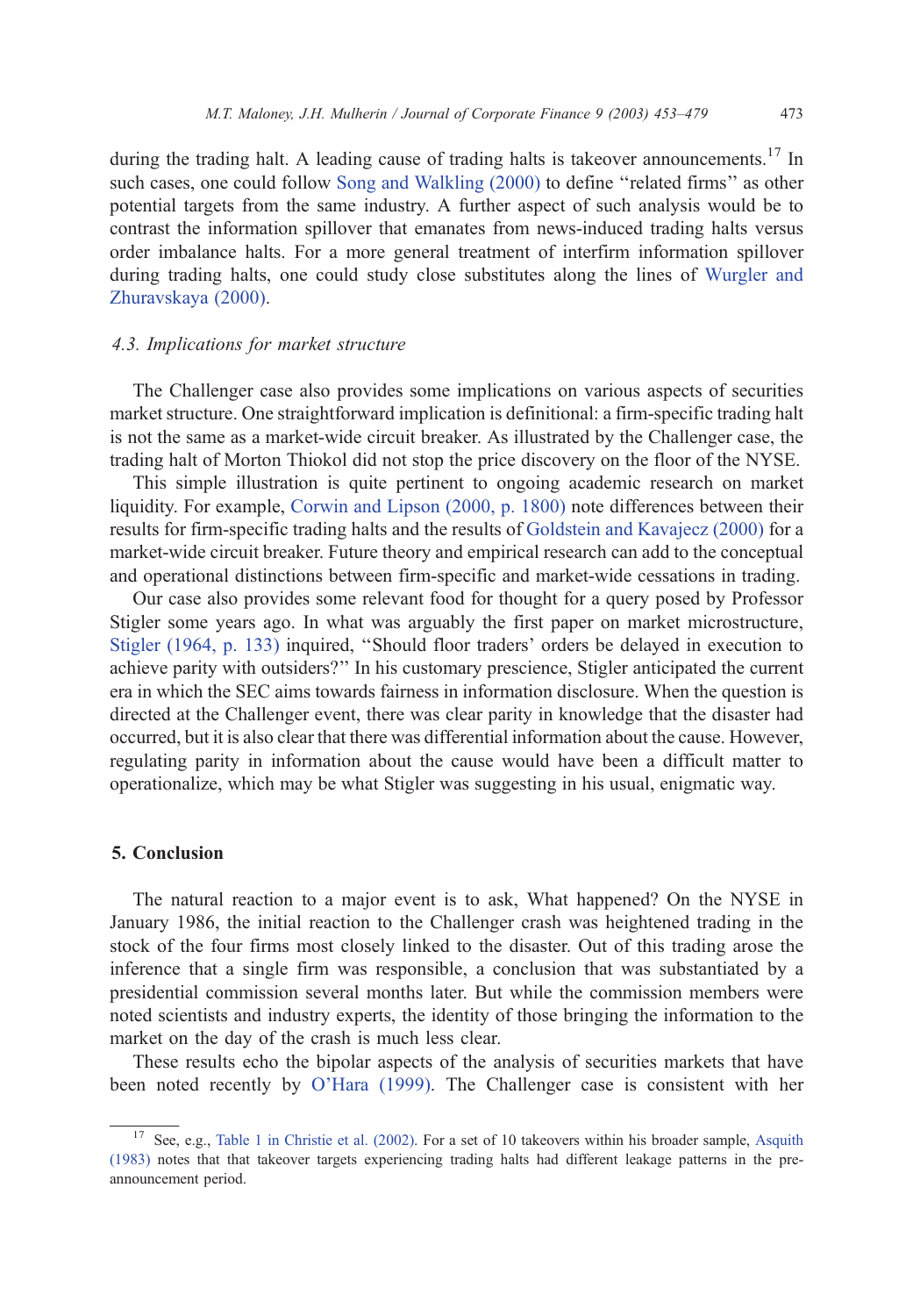statement (p. 84) that ''Microstructure models can be viewed as learning models in which market makers watch some particular market data and draw inferences about the underlying true value of an asset.'' At the same time, the case also reflects O'Hara's observation (p. 83) of ''... the perplexing situation that while markets appear to work in practice, we are not sure how they work in theory.''

Our analysis of the Challenger case is also pertinent to the information theory of [Hayek](#page-26-0) (1945). He notes (p. 521) that ''there is beyond question a body of very important but unorganized knowledge ... the knowledge of the particular circumstances of time and place.'' (emphasis added) What the Challenger episode adds to Hayek's insights is that securities markets are a vehicle for amalgamating unorganized knowledge.

To outside observers, stock exchanges are a scene of ''moil and tumult.''<sup>18</sup> Yet, evolutionary models such as [Alchian \(1950\)](#page-25-0) argue that the market as a whole creates knowledge out of the chaos of individual trades. Such knowledge creation lies at the heart of the hypothesis of semistrong market efficiency that is maintained in corporate finance.

#### Appendix A. News stories and pertinent dates

January 28, 1986

11:39 a.m.: Shuttle explodes 11:47 a.m.: Dow Jones News Wire: ''Space Shuttle Explodes'' 12:17 p.m.: Dow Jones News Wire: ''Lockheed Has No Immediate Comment'' 12:52 p.m.: Dow Jones News Wire: ''Rockwell Intl Has No Comment''

January 29, 1986

New York Times: ''How Could It Happen? Fuel Tank Leak Feared''

Martin Marietta, maker of external fuel tank, has no comment Chicago Sun Times: ''Morton Big Loser in Dip of Shuttle-Tied Stocks''

Speculation that the explosion was related to the solid-fuel booster rockets

January 30, 1986

New York Times: ''Inquiry Agenda: Many Questions but No Answers''

Did a malfunction of the solid fuel rocket booster damage the external fuel tank?

January 31, 1986

Dow Jones News Wire: ''Experts Study Chance that Booster Led to Shuttle Explosion

<sup>&</sup>lt;sup>18</sup> From [O'Rourke \(1998, p. 38\).](#page-26-0) Later in the article, he notes some method in the madness.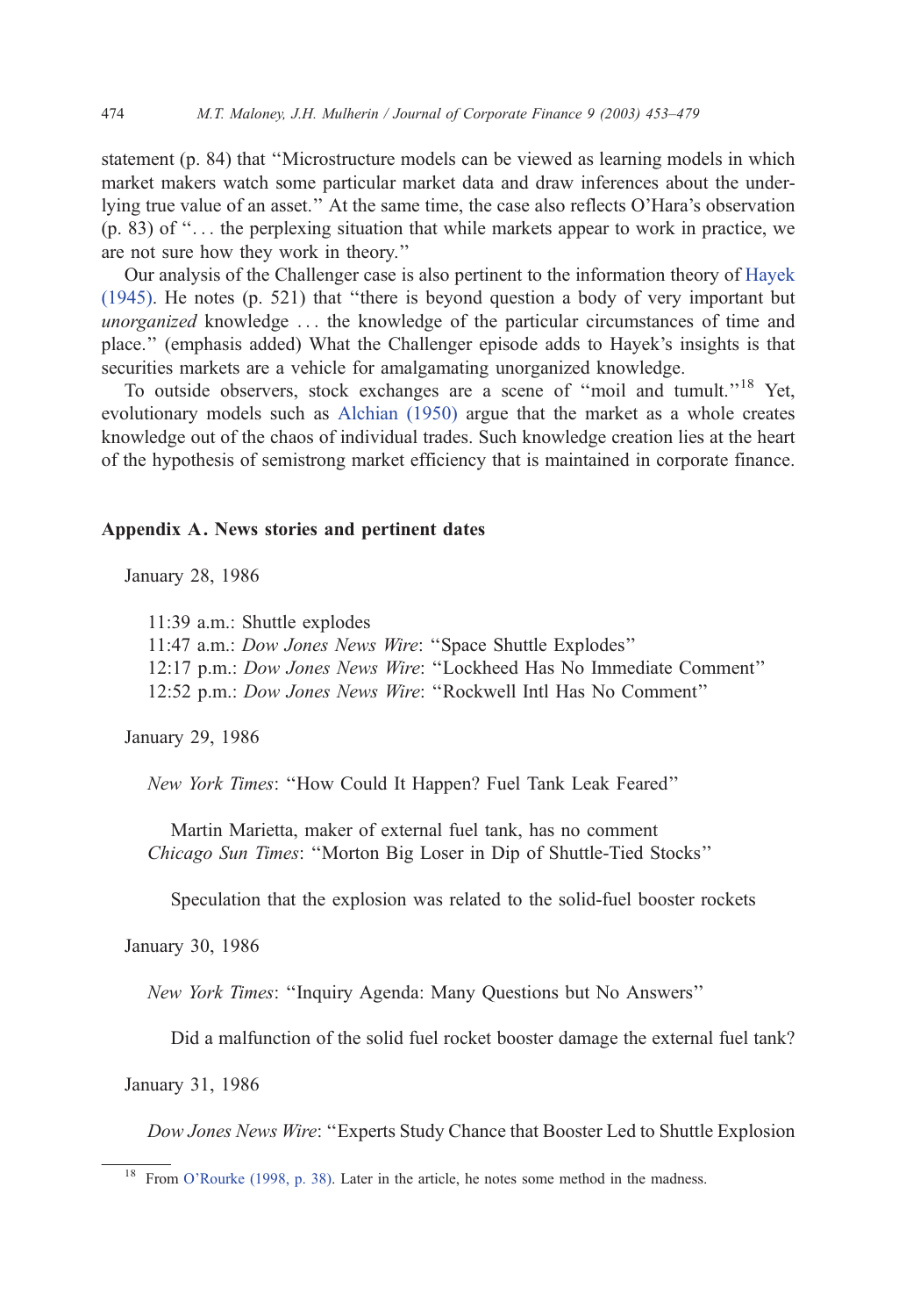February 2, 1986

New York Times: ''The Shuttle Inquiry''

Faulty seals, flawed casings and poorly packed fuel are among the flaws that could explain a rupture in a solid-fuel booster rocket.

February 3, 1986

Dow Jones News Wire: ''Reagan Names Board to Investigate Shuttle Explosion'' New York Times: ''Morton Thiokol is Facing the Closest Scrutiny'' Wall Street Journal: ''NASA Appears to Be Narrowing Cause of Shuttle Explosion to Booster Rocket''

February 6, 1986

Wall Street Journal: "Frigid Weather at Launch Site Stirs Questions"

February 7, 1986

New York Times: ''NASA Was Worried by Cold's Effects''

Rogers Commission told of concern over temperature and booster seals.

February 10, 1986

New York Times: ''Panel Asks NASA for Its Reports on Booster Risks''

February 11, 1986

Rogers Commission press conference

Nobel-winning physicist Richard Feynman demonstrated that the material forming the shuttle O-rings loses resilience under cold temperatures.

February 13, 1986

New York Times: ''Inexperience of Author Led NASA to Discount Warning''

Memo by NASA analyst Richard Cook on July 24, 1985, had noted problem with seals.

February 18, 1986

Wall Street Journal: "Morton Thiokol Trims Work Force at Booster Plant"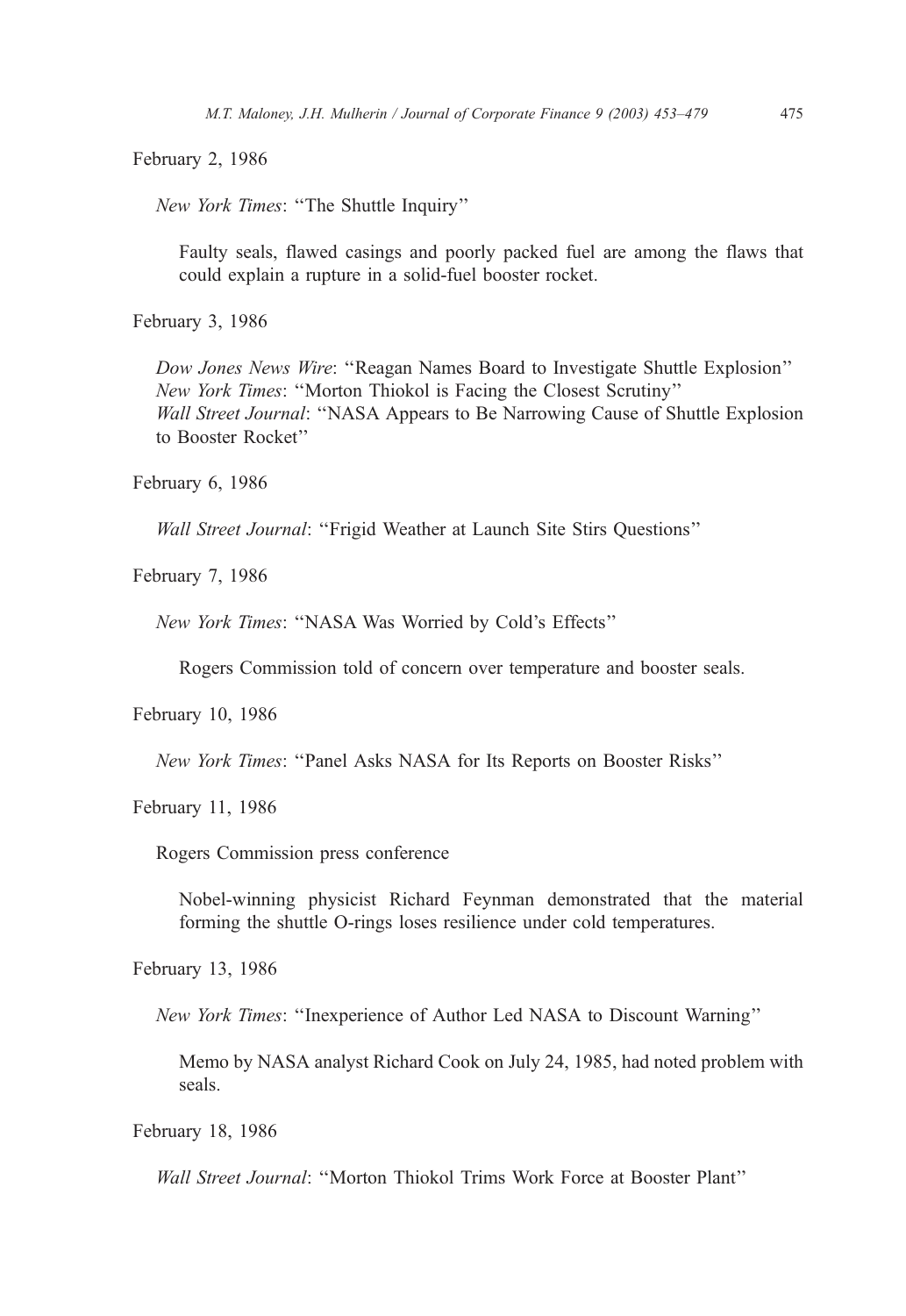February 19, 1986

New York Times: ''Rocket Engineer Describes Arguing Against Launching''

Thiokol engineer had warned NASA about temperature and seals.

February 23, 1986

New York Times: ''Effects of Cold Emerge as Focus of Shuttle panel''

February 25, 1986

New York Times: ''Shuttle Crash: Where Clues Have Led So Far''

NASA concerns with seals dated at least to 1982.

March 4, 1986

Financial World: ''The Race for Profits in Space''

Notes that Lockheed, Martin Marietta, Morton Thiokol and Rockwell were all top NASA contractors and all received more than 10% of their revenues from the space agency.

March 24, 1986

Wall Street Journal: ''NASA Searches for Reason Seal Failed on Shuttle Booster''

March 31, 1986

Fortune: ''Challenger's O-Rings''

In October 1985, Thiokol had made appeal for solution to O-ring problem at annual meeting of Society of Automotive Engineers.

April 30, 1986

New York Times: ''Virtual Certainty of failure Shown for Shuttle Seal''

June 6, 1986

Wall Street Journal: "NASA Is Urged to Seek a Second Source for Rockets"

250 members of Congress urge a second supplier for booster rockets.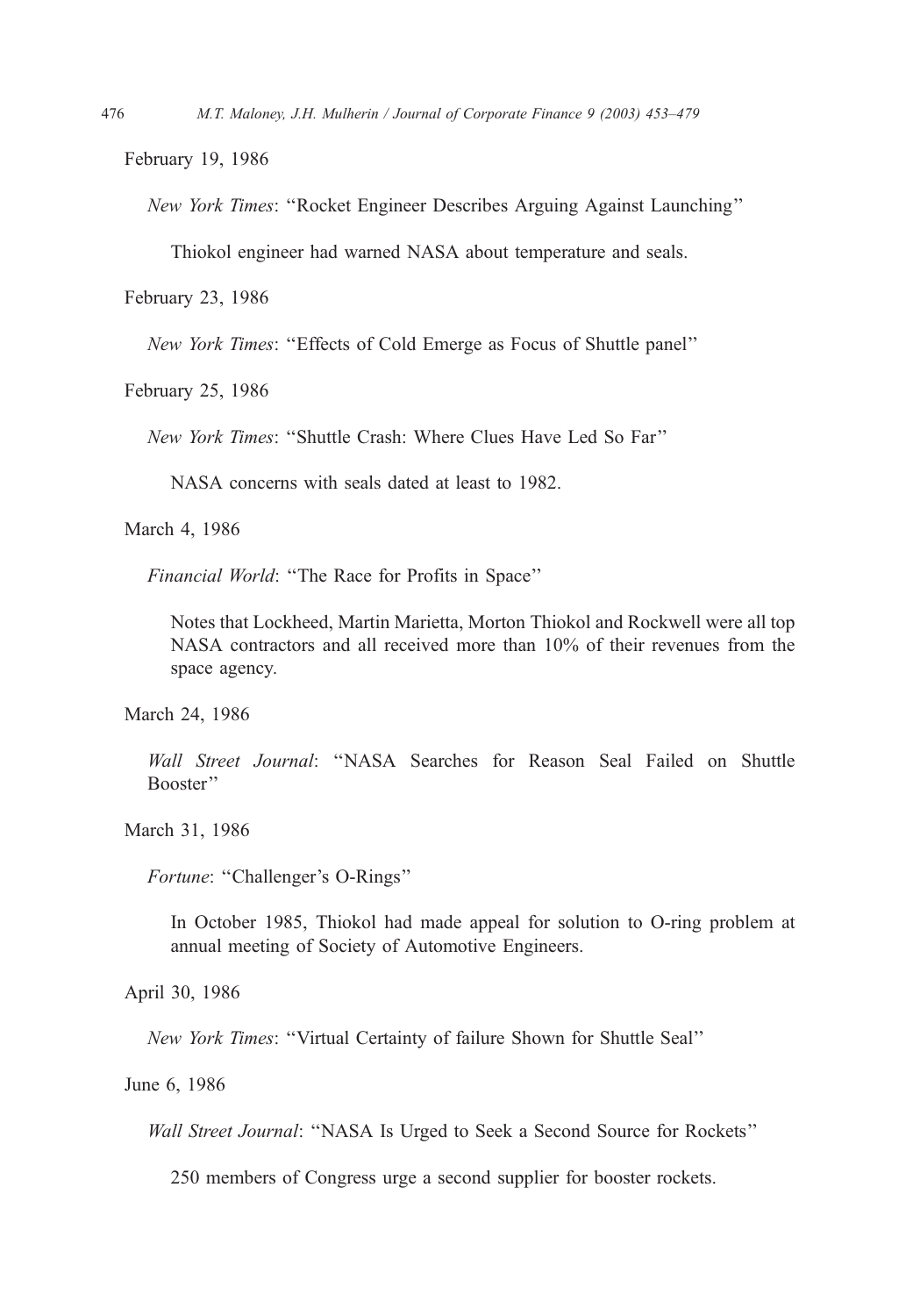June 9, 1986

#### Rogers Commission Report

Report to the President by the Presidential Commission on the Space Shuttle Challenger Accident: Cites faulty seals as cause.

''The consensus of the Commission and participating investigative agencies is that the loss of the Space Shuttle Challenger was caused by a failure in the joint between the two lower segments of the right Solid Rocket Motor. The specific failure was the destruction of the seals that are intended to prevent hot gases from leaking through the joint during the propellant burn of the rocket motor. The evidence assembled by the Commission indicates that no other element of the Space Shuttle system contributed to this failure'' (p. 40).

''A careful analysis of the flight history of O-ring performance would have revealed the correlation of O-ring damage and low temperature" (p. 148).

October 30, 1986

Wall Street Journal: "Morton Aide Who Opposed Challenger Launch to Quit"

Roger Boisjoly had been reassigned since testifying to Rogers Commission.

March 2, 1987

Aviation Week and Space Technology: ''Morton Thiokol Will Forfeit US\$10 Million in Lieu of Contract Penalty''

September 19, 1987

Chemical and Engineering News: ''Space Shuttle Passes Final Tests, Is Readied for Return to Space''

March 14, 1988

Business Week: ''Morton Thiokol: Reflections on the Shuttle Disaster''

Company to perform US\$409 million worth of redesign work for NASA at no profit.

June 13, 1988

Aviation Week and Space Technology: ''Thiokol Drops out of the Bidding for Advanced Shuttle Rocket''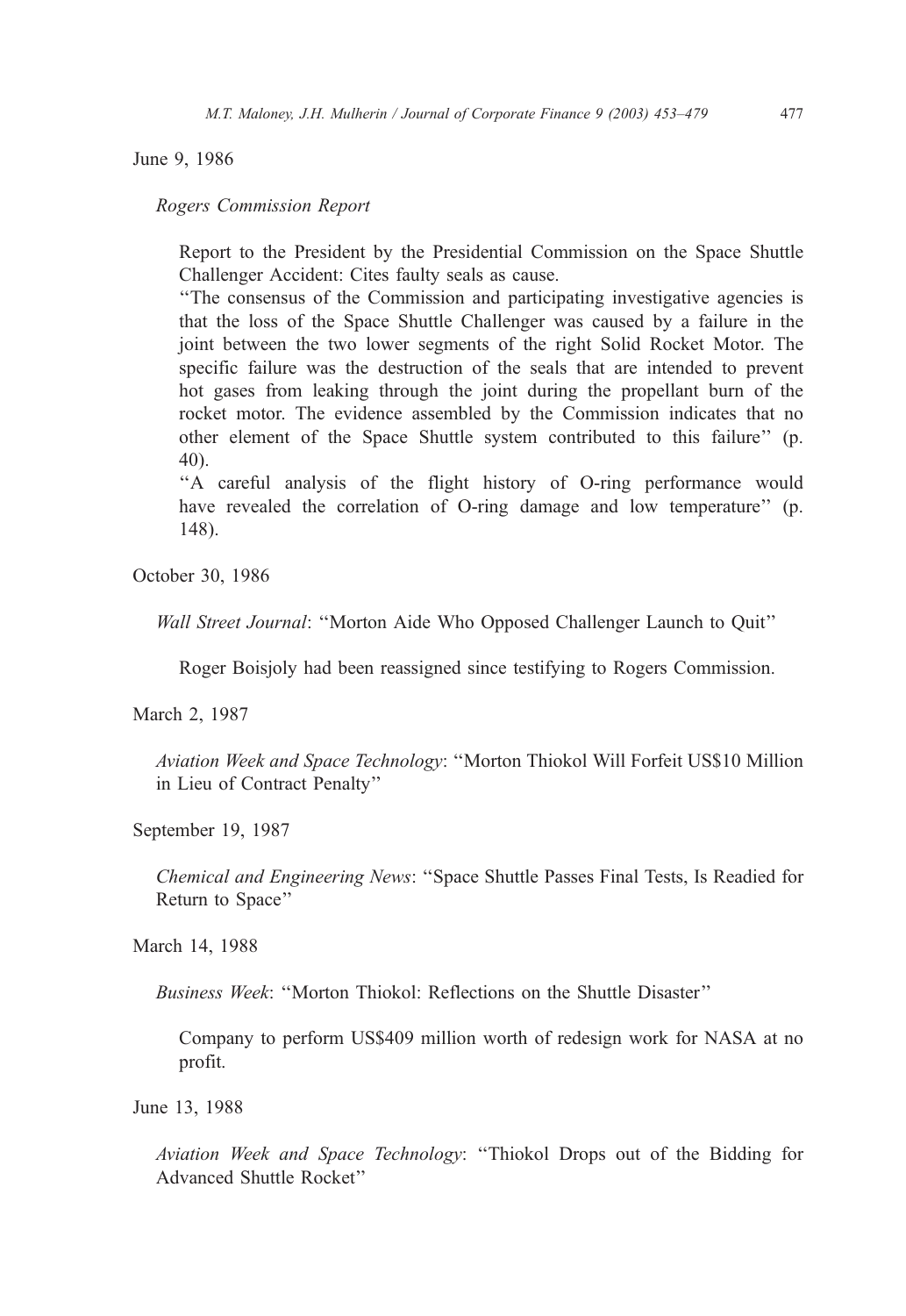June 20, 1988

Time: ''Aerospace: Countdown to a Thiokol Exit''

August 19, 1988

Chemical and Engineering News: ''U.S. Space Shuttle: Last Big Tests Clear Return to Space''

February 28, 1989

Wall Street Journal: "Morton Thiokol Is to Spin Off Chemical Line"

The company broke itself into Morton International, producing salt, specialty chemicals and auto airbags, and Thiokol, an aerospace-only firm.

#### References

Alchian, A.A., 1950. Uncertainty, evolution and economic theory. Journal of Political Economy 58, 211 – 221.

- Asquith, P., 1983. Merger bids, uncertainty, and stockholder returns. Journal of Financial Economics 11, 51 83. Barclay, M.J., Warner, J.B., 1993. Stealth trading and volatility: which trades move prices? Journal of Financial
- Economics 34, 281 305.
- Blose, L.E., Bornkamp, R., Brier, M., Brown, K., Frederick, J., 1996. Catastrophic events, contagion, and stock market efficiency: the space shuttle challenger. Review of Financial Economics 5, 117–129.
- Brown, S.J., Warner, J.B., 1985. Using daily stock returns: the case of event studies. Journal of Financial Economics 14,  $3-31$ .
- Chegrin, A.C., Herget, M., 1987. The space shuttle challenger tragedy and aerospace industry stock prices. Business Forum 12,  $25 - 27$ .
- Christie, W.G., Corwin, S.A., Harris, J.H., 2002. Nasdaq trading halts: the impact of market mechanisms on prices, trading activity, and execution costs. Journal of Finance 57, 1443 – 1478.
- Cornell, B., Sirri, E.R., 1992. The reaction of investors and stock prices to insider trading. Journal of Finance 47, 1031 – 1059.
- Corwin, S.A., Lipson, M.L., 2000. Order flow and liquidity around NYSE trading halts. Journal of Finance 55, 1771 – 1801.
- Dann, L.Y., Mayers, D., Raab Jr., R.J., 1977. Trading rules, large blocks and the speed of price adjustment. Journal of Financial Economics 4, 3 – 22.
- Dow, J., Gorton, G., 1993. Trading, communication and the response of asset prices to news. Economic Journal 103, 639 – 646.
- Eckbo, B.E., Maksimovic, V., Williams, J., 1990. Consistent estimation of cross-sectional models in event studies. Review of Financial Studies 3, 343 – 365.
- Elliot, N., Katz, E., Lynch, R., 1993. The challenger tragedy: a case study in organizational communication and professional ethics. Business and Professional Ethics Journal 12, 91 – 108.
- Fama, E.F., 1970. Efficient capital markets: a review of theory and empirical work. Journal of Finance 25,  $383 - 417$ .
- Fama, E.F., 1991. Efficient capital markets: II. Journal of Finance 46, 1575 1617.
- Fama, E.F., 1998. Market efficiency, long-term returns, and behavioral finance. Journal of Financial Economics 49, 283 – 306.
- Feynman, R.P., Leighton, R., 1988. What Do You Care What Other People Think?: Further Adventures of a Curious Character. W.W. Norton & Company, New York.

<span id="page-25-0"></span>